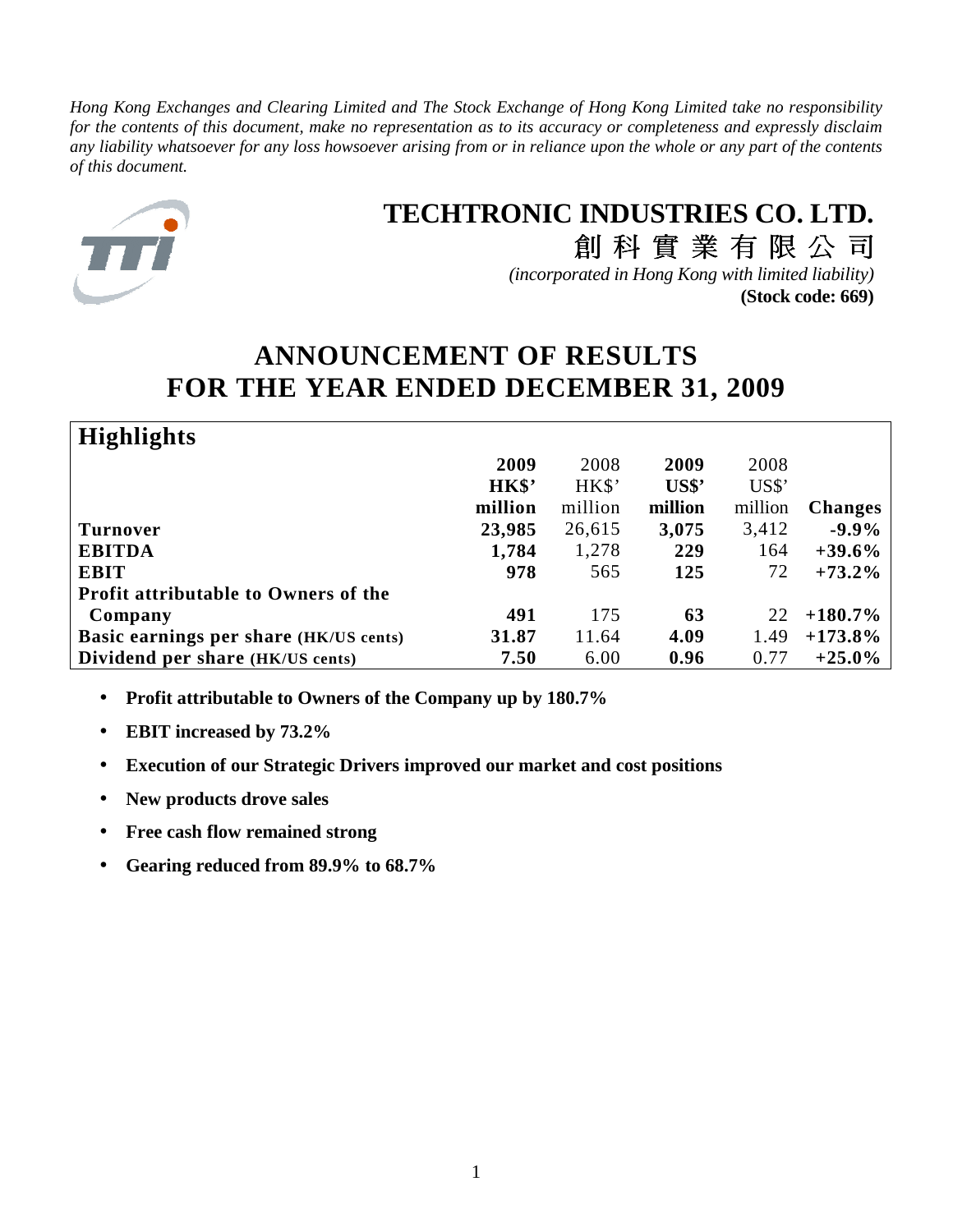# **BUSINESS HIGHLIGHTS**

## *Profit gains from enhanced productivity*

The TTI Group successfully managed the business in a challenging global economic environment as reflected by improvements in profits and market share. Our full year profit attributable to Owners of the Company of HK\$491 million in 2009 was an increase of 180.7% over the prior year. We believe this performance shows our fundamentals are among the strongest in our industry. Execution of our four Strategic Drivers combining Powerful Brands, Innovative Products, Exceptional People, and Operational Excellence has guided us to improved value creation and marketplace dominance.

Sales were HK\$24.0 billion for the full year, representing a 9.9% decrease from the HK\$26.6 billion in 2008. Foreign currency translation negatively impacted sales by 1%. The Group's Profit attributable to Owners of the Company for the year increased by 180.7% to HK\$491 million. This positive performance was achieved partially as a result of a strong second-half through aggressive cost-containment initiatives, new product development programs and the timely completion of our Strategic Repositioning Plan. Earnings per share increased by 173.8% to HK31.87 cents over the prior year.

### *Innovation by challenging old ideas*

What makes TTI unique is our commitment and passion to be number one. This is demonstrated by our Powerful Brand portfolio which is the preferred choice for our customers, partners and end-users. In order to maintain our leadership position, TTI has become not just a manufacturer of high-quality products, but a company dedicated to market innovation.

This demands an unrelenting commitment to our robust process that creates products that energize our Powerful Brands and deliver great value to our customers and end-users. It is through new product development that we strengthen our market position, stimulate demand and expand our core business.

Our innovation begins with a process to repeatedly challenge established concepts to exceed our customers' expectations. Thorough consumer research and analysis of buyer behavior, provides us with a better understanding of their needs. Using this knowledge to position and target each TTI brand underpins the success of our new product launches and enhances demand for the product category.

Our proven ability to systematically introduce such innovation allows us to forge ahead in the market place.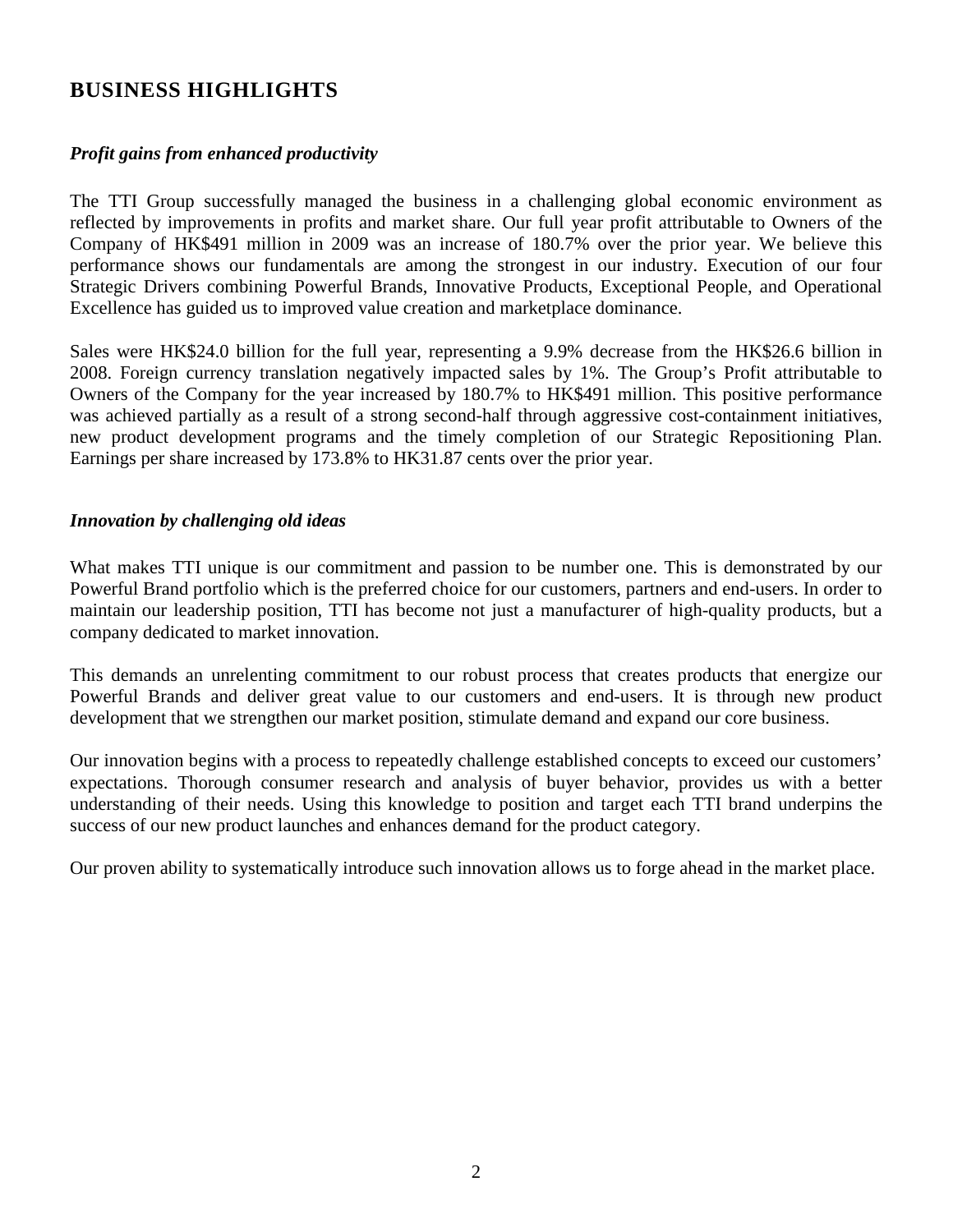# **DIVIDEND**

The Directors have recommended a final dividend of HK4.50 cents per share for the year ended December 31, 2009 (2008: HK3.00 cents) payable to the Company's shareholders whose names appear on the register of members of the Company on May 28, 2010. Subject to the approval of the shareholders at the forthcoming annual general meeting of the Company, the proposed final dividend is expected to be paid on or about July 30, 2010. This payment, together with the interim dividend of HK3.00 cents per share (2008: HK3.00 cents) paid on September 29, 2009, makes a total payment of HK7.50 cents per share for 2009 (2008: HK6.00 cents).

# **REVIEW OF OPERATIONS**

The Group's own brand business accounted for 83.5% of total turnover (2008: 85.2%). North America continued to be our largest market, representing 75.5% (2008: 73.8%) of the Group's revenue. Europe accounted for 20.1% (2008: 22.2%) of the Group's total sales.

### *Power Equipment*

In 2009, Power Equipment sales were at HK\$17.0 billion accounting for 70.8% of the Group turnover. Power Equipment sales were down 8.4% for the year, a strong performance compared to higher industry declines. Sales improved in the second half, with a sales decline of 5.4% compared to a decline of 11.4% in the first half.

Consumer power equipment sales were held to a low single-digit decline in North America supported by strength in new products and accessories. In the period, Ryobi® achieved the position of market leader in North American consumer power tools benefiting from our commitment to products, marketing, and our best-in-class in-store sales teams. Professional and Industrial Power Equipment countered contracting residential and industrial construction demand in North America and Europe through new products and targeted marketing programs, achieving an improvement in the rate of sales decline in the second half of the year.

In North America, Milwaukee® built on its leadership position in industrial Lithium-ion cordless tools by expanding its  $M12^{TM}$  and  $M18^{TM}$  Lithium-ion platforms with further application-specific tools. Consumer power tools benefited from new Ryobi® One+ System® products and the introduction of Painting Systems, Tile Saws, and TEK4 $^{TM}$  small cordless tools.

Outdoor Products delivered positive growth as new product launches in generators, pressure washers, electric tools and a complete range of accessories supported sales. Ryobi® trimmers and wheeled products using our innovative, lightweight 4-cycle engine and a range of Ryobi® One+ System® portable tools incorporating the One+ System<sup>®</sup> Ryobi<sup>®</sup> power tool cordless battery system were both introduced in the second half to a strong consumer response. Sales growth in the second half almost reached double-digit.

In Europe we have taken concrete steps to improve our performance. New ranges of Milwaukee®  $M12^{TM}$ and M18<sup>TM</sup> and hyper-green Ryobi® Lithium cordless power tools were successfully introduced. The AEG®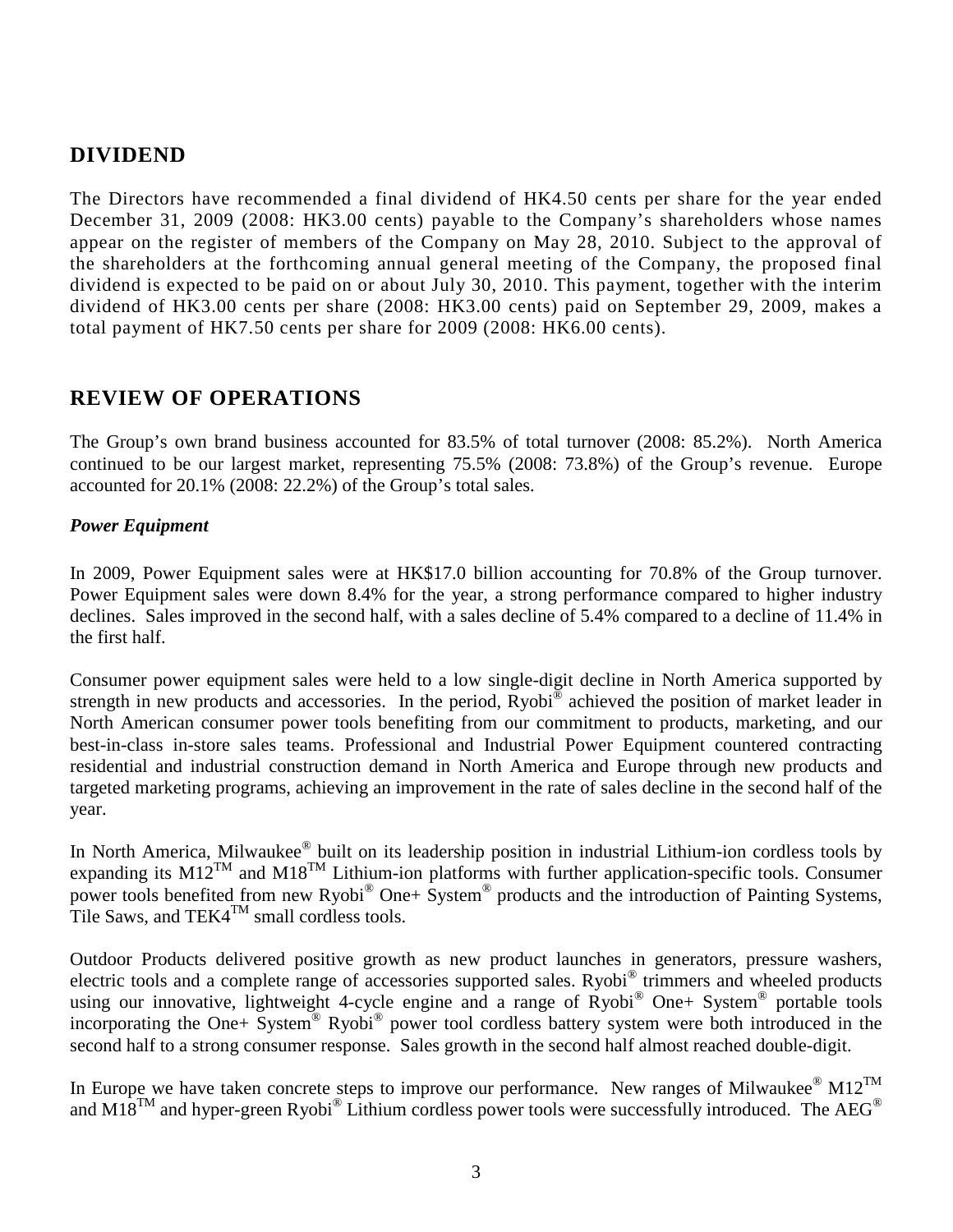brand power tools were re-launched in its new orange design, accompanied by intensive marketing. All categories benefited from further development of key retail and distribution partnerships.

## *Floor Care and Appliances*

In 2009, Floor Care and Appliances sales were at HK\$7.0 billion accounting for 29.2% of the Group turnover. Floor Care and Appliances sales improved in the second half with a sales decline of 8.1% vs a decline of 18.9% in the first half of the year. Full year sales declined by 13.4% compared to the same period last year.

Hoover<sup>®</sup> continued to gain market share in North America as its high performance T-Series was launched across retailers in the second half with broad consumer acceptance. The retrenching of Dirt Devil<sup>®</sup> was completed in the second half and the business will benefit from its new and refreshed product range. Costs were lowered by leveraging the Group's purchasing scale, harnessing manufacturing operating efficiencies in Mexico and China, and by driving ongoing cost reduction programs.

In Europe, the Vax<sup>®</sup> and Dirt Devil<sup>®</sup> businesses continued to gain market share supported by new products, aggressive promotions, and expansion of our distribution channels. Dirt Devil® maintained the number one position in unit volume in Germany and Vax<sup>®</sup> further expanded its market position, holding the number 2 share position in the UK.

# **POSITIVE OUTLOOK**

TTI emerged from 2009 in an even stronger competitive position.

Gross margin increased last year through the success of our new product innovations and better cost base after completing a global reorganization combined with the implementation of strict cost control. Our geographic expansion is on track with Australia, Asia Pacific, Latin America, Europe and the Middle East already demonstrating gains over 2009. Local sales and marketing organizations already in place will benefit from our new product road maps, Powerful Brands, and global supply chain.

Visible demand patterns coupled with our strong balance sheet, industry leading products and brands, bestin-class manufacturing platform and a proven management team, already gives us considerable confidence for success in 2010.

It is in times of economic turbulence that decisive leadership and Exceptional People can really make a difference and turn challenge into opportunity. I am delighted with the way our nearly 17,000 employees and associates worldwide have responded with professionalism and commitment in the past year. TTI has emerged stronger, leaner, more responsive to its customers, more profitable and better positioned for sustainable growth.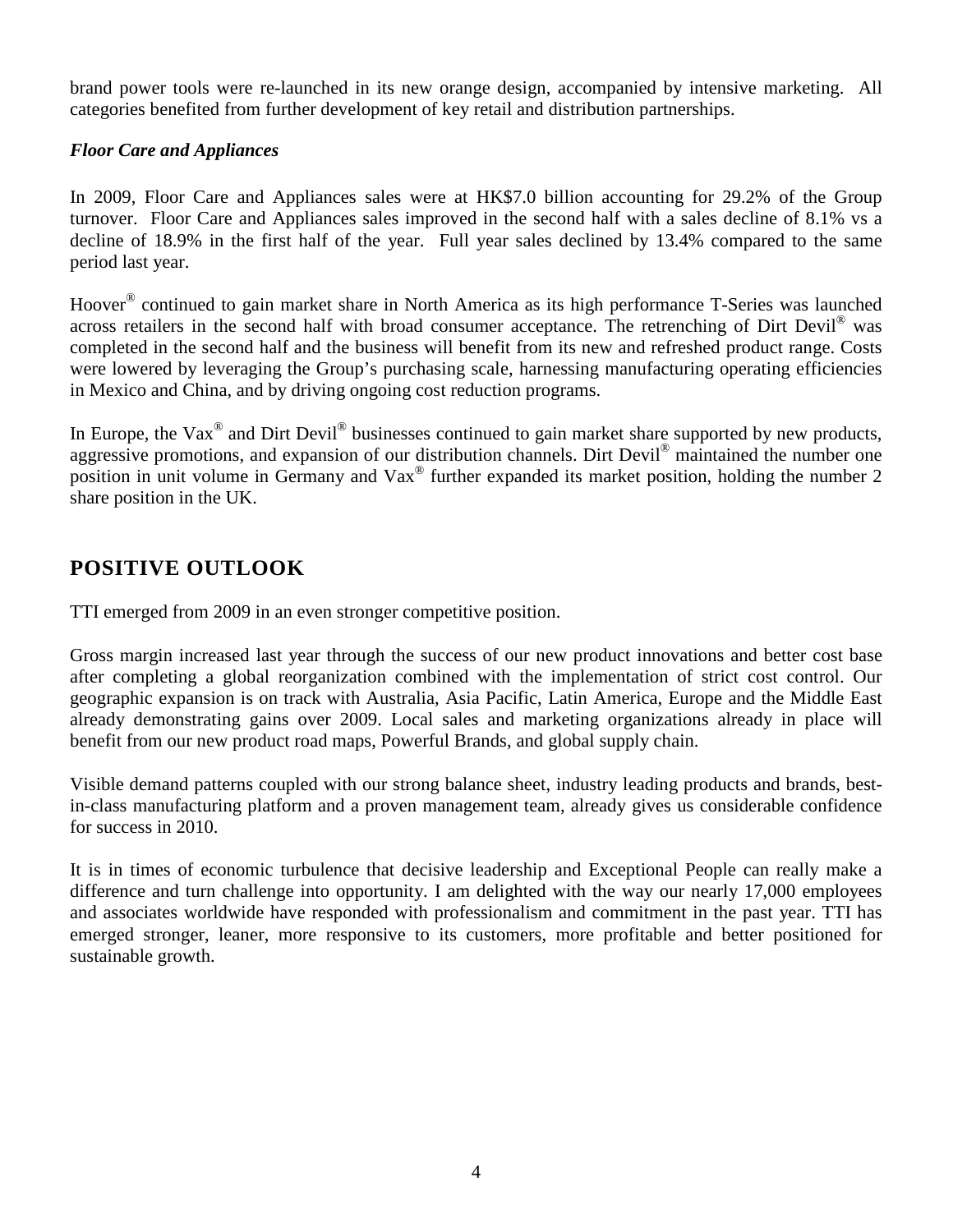# **FINANCIAL REVIEW**

## **FINANCIAL RESULTS**

## *Result Analysis*

The Group's turnover for the year amounted to HK\$24.0 billion, 9.9% lower than the HK\$26.6 billion reported in 2008. Profit attributable to Owners of the Company amounted to HK\$491 million as compared to HK\$175 million reported in 2008. Basic earnings per share for the year improved to HK31.87 cents as compared to HK11.64 cents in 2008.

EBITDA amounted to HK\$1.8 billion, an increase of 39.6% as compared to HK\$1.3 billion reported in 2008.

## *Gross Margin*

Gross margin improved to 31.3% as compared to 30.8% reported last year. The margin gain was the result of our Strategic Driver of Operational Excellence encompassing cost reduction programs in product value re-engineering, lean manufacturing initiatives, and purchasing efforts to benefit from lower raw material prices. The launch of higher-value new products also contributed to the gross margin gain.

## *Operating Expenses*

Total operating expenses for the year amounted to HK\$6.6 billion as compared to HK\$6.9 billion reported in 2008. As part of our Operational Excellence Strategic Driver to deliver best cost, we reduced nonstrategic SG&A in 2009 which allowed us to offset higher promotional expenditure for new product introductions and R&D. Our global platform approach is improving product development process efficiency and R&D productivity as we managed R&D expense at 2.1% of turnover (2008: 1.7%).

The Group will continue to invest in the design and development of high quality, innovative products and marketing concepts as it believes this is critical to maintaining long-term growth momentum. This has been best demonstrated by the fact that despite manufacturing costs increasing, gross margin of the Group continues to improve.

Net interest expenses for the year amounted to HK\$550 million as compared to HK\$430 million reported in 2008, an increase of 27.9%. The increase was mainly due to the Group having issued two tranches of 5-year 8.5% coupon convertible bonds with an aggregate principal amount of US\$150,000,000 during the year. Interest coverage, expressed as a multiple of EBITDA to total interest was 3.2 times (2008: 2.8 times).

During the year, there were tax credits of HK\$71 million which translated to an effective tax rate of -14.6%. The Group will leverage its global operations to further improve overall tax efficiencies.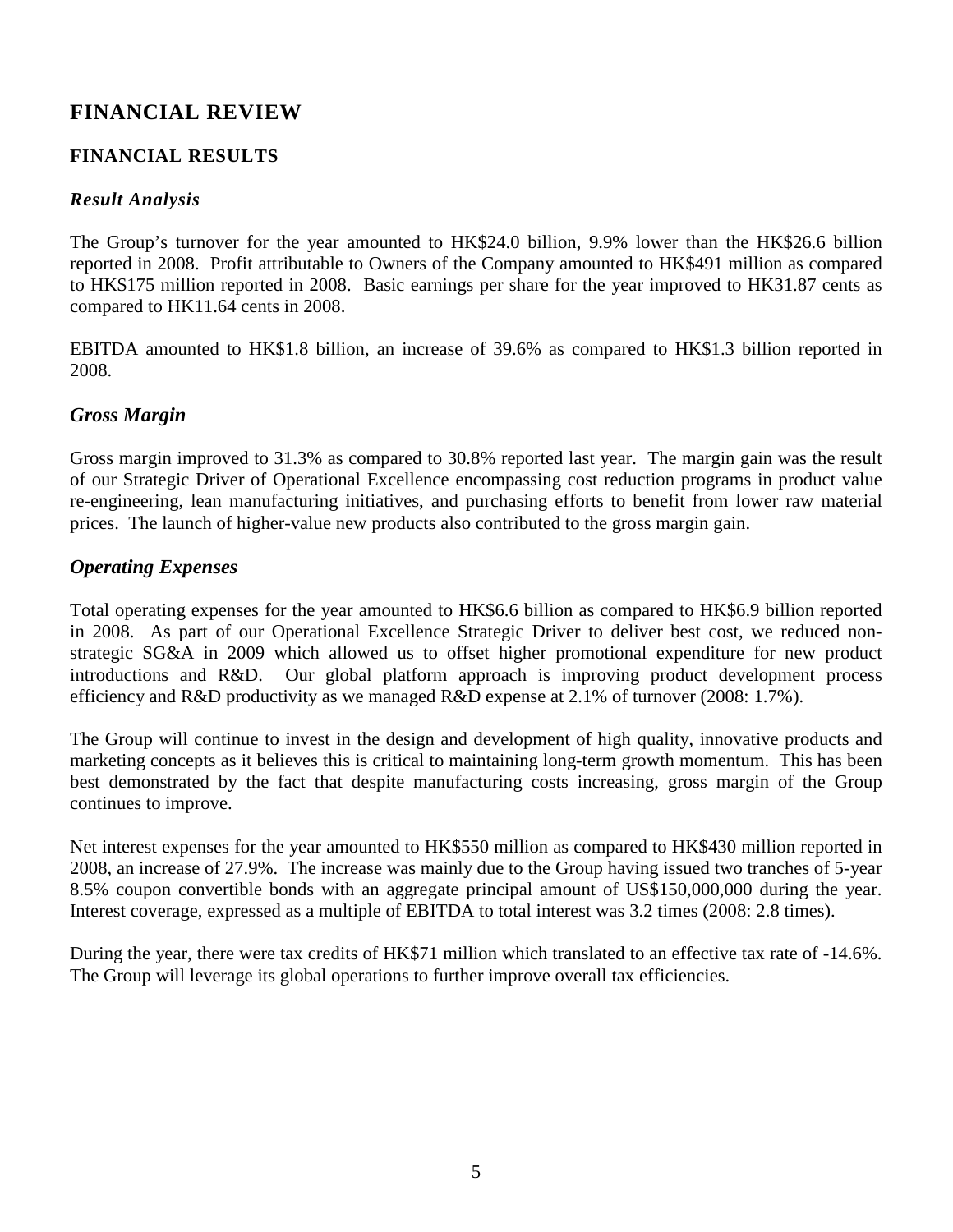## **LIQUIDITY AND FINANCIAL RESOURCES**

## *Shareholders' Funds*

Total shareholders' funds amounted to HK\$8.1 billion as compared to HK\$6.8 billion in 2008. Book value per share was at HK\$5.08 as compared to HK\$4.56 as reported last year.

## *Financial Position*

The Group's net gearing, expressed as a percentage of total net borrowing (excluding bank advance from factored trade receivable which is without recourse in nature) to equity attributable to equity holders, was at 68.7% as compared to 89.9% last year. The Group remains confident that gearing will improve further after the successful implementation of the Strategic Repositioning Plan and initiatives to deliver focused and stringent working capital management.

During the year, 90,000,000 ordinary shares were placed at the price of HK\$6.73 per share through a share placement arrangement ("Share Placement") with a view to enhance the capital base of the Company. The new shares represented 6% of the issued share capital of the Company prior to the Share Placement. A net amount of HK\$590 million, after deducting all related expenses of the Share Placement was received.

The net proceeds were used to reduce borrowings and to provide additional working capital for the Company. These New Shares were issued under the general mandate granted to the directors at the annual general meeting of the Company held on July 29, 2009 and rank pari passu with other shares in issue in all respects.

## *Bank Borrowings*

The Group's major borrowings continued to be in US Dollars and in HK Dollars. Other than the fixed rate notes and the 5-year 8.5% Coupon Convertible Bonds, borrowings are predominantly LIBOR or Hong Kong best lending rates based. There is a natural hedge mechanism in place as the Group's major revenues are in US Dollars and currency exposure therefore is low. Currency, interest rate exposures, and cash management functions are all being closely monitored and managed by the Group's treasury team.

During the year, the Group issued two tranches of 5-year 8.5% coupon convertible bonds with an aggregate principle amount of US\$150,000,000, approximately HK\$1,170,000,000 ("Convertible Bonds 2014") and 55,888,500 warrants ("Warrants 2012"). Unless previously redeemed, converted or purchased and cancelled, Convertible Bonds 2014 will be redeemed at its principal amount on the maturity date on April 30, 2014.

The holders of the Convertible Bonds 2014 have the right to convert all or any portion of the Convertible Bonds 2014 into shares of the Company at an initial conversion price of HK\$5.20 per share, subject to antidilutive adjustment, from October 30, 2010 to April 20, 2014. Warrants 2012 are exercisable at any time from April 30, 2010 to April 30, 2012 at an exercise price of HK\$5.10 per share, subject to anti-dilutive adjustment, to subscribe for shares of the Company.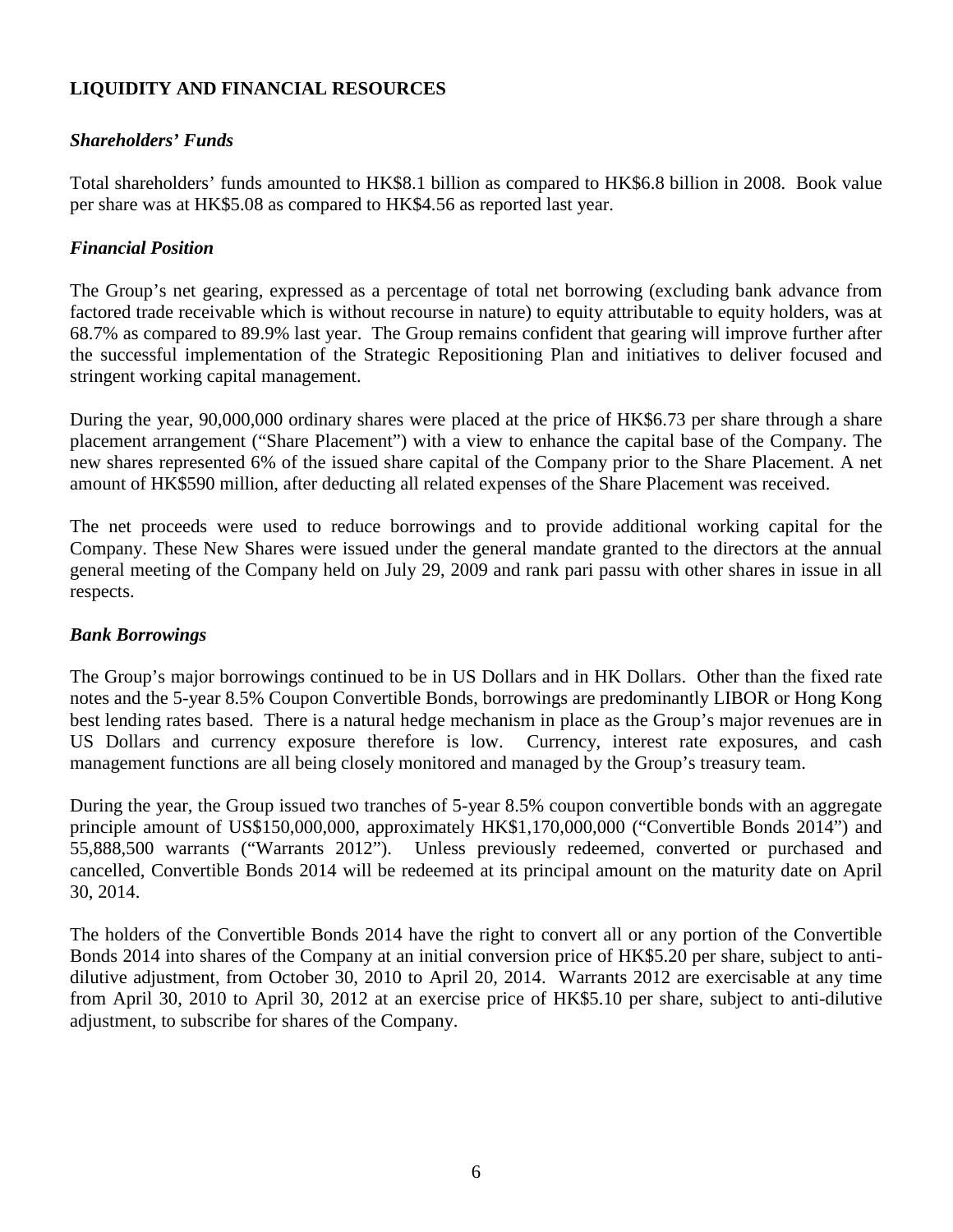## *Working Capital*

Total inventory increased from HK\$4.5 billion in 2008 to HK\$4.8 billion in 2009. The number of days inventory increased by 11 days from 62 days to 73 days. Inventory level was higher at the end of 2009 in preparation for the shipments in the first quarter of 2010. The Group will focus in reducing the inventory level and improve inventory turns.

Trade receivable turnover days were at 62 days as compared to 45 days as reported last year. Excluding the gross up of the receivables factored which is without recourse in nature, receivable turnover days were at 54 days. The Group is comfortable with the quality of the receivables and will continue to exercise due care in managing the credit exposure.

Trade payable days were extended by 7 days from 52 days reported in 2008 to 59 days in 2009.

The Group's current ratio improved from 1.10 times in 2008 to 1.25 times and quick ratio also improved to 0.81 from 0.68 in 2008.

## *Capital Expenditure*

Total capital expenditures for the year amounted to HK\$697 million including HK\$80 million related to the new China Industrial Manufacturing and Innovation Campus.

## *Capital Commitments and Contingent Liabilities*

As at December 31, 2009, total capital commitments amounted to HK\$83 million (2008: HK\$259 million) and there were no material contingent liabilities or off balance sheet obligations.

## *Charges*

None of the Group's assets are charged or subject to encumbrance.

## *Major Customers and Suppliers*

For the year ended December 31, 2009

- (i) the Group's largest customer and five largest customers accounted for approximately 38.4% and 54.4% respectively of the Group's total turnover; and
- (ii) the Group's largest supplier and five largest suppliers accounted for approximately 3.7% and 14.9% respectively of the Group's total purchases (not including purchases of items which are of a capital nature).

According to the knowledge of the Directors, none of the Directors, their associates or any shareholders who owned more than 5% of TTI's share capital had any interest in the five largest customers or suppliers of the Group.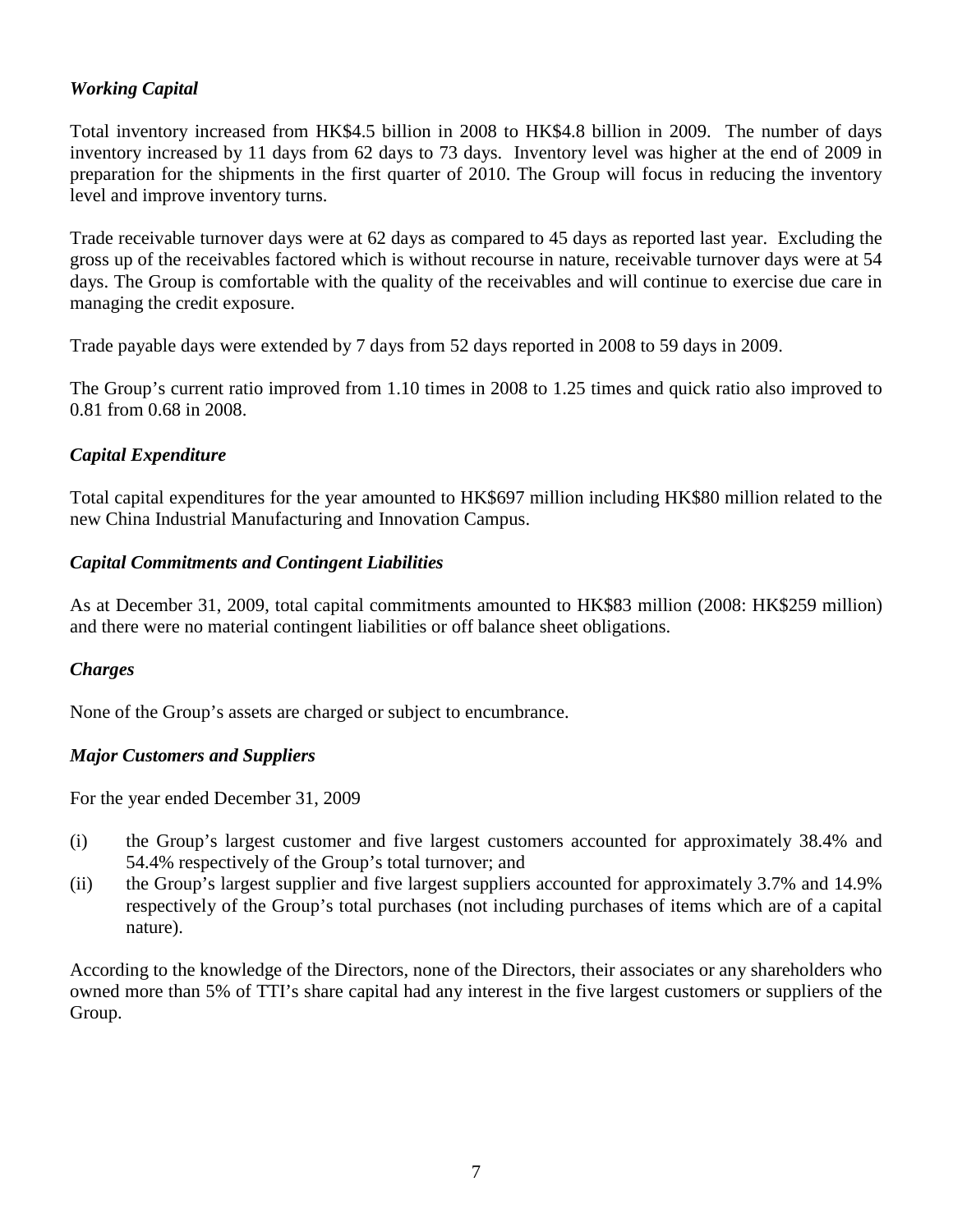### **HUMAN RESOURCES**

The Group employed a total of 16,772 employees (2008: 19,354 employees) in Hong Kong and overseas. Total staff cost for the year under review amounted to HK\$3.0 billion (2008: HK\$3.0 billion).

The Group regards human capital as vital for the Group's continuous growth and profitability and remains committed to improving the quality, competence and skills of all employees. It provides job-related training and leadership development programs throughout the organization. The Group continues to offer competitive remuneration packages, discretionary share options and bonuses to eligible staff, based on the performance of the Group and the individual employee.

# **REVIEW OF FINANCIAL INFORMATION**

The Audit Committee has reviewed with senior management of the Group and Messrs Deloitte Touche Tohmatsu the accounting principles and practices adopted by the Company and has discussed internal controls and financial reporting matters, including the review of Group's consolidated financial statements for the year ended December 31, 2009. The Board acknowledges its responsibility for the preparation of the accounts of the Group.

# **CODE ON CORPORATE GOVERNANCE PRACTICES**

The Company confirms that it has complied with all the code provisions of the Code on Corporate Governance Practices (the "**CG Code**") set out in Appendix 14 of the Listing Rules throughout the year ended December 31, 2009, except none of the directors are appointed for a specific term since they are subject to retirement by rotation and re-election in accordance with the Articles of Association of the Company. Under Article 103 of the Articles of Association of the Company, one third of the Board must retire by rotation at each annual general meeting of the Company and, if eligible, offer themselves for re-election.

# **CODE OF CONDUCT FOR SECURITIES TRANSACTIONS BY DIRECTORS**

The Company has adopted the Model Code for Securities Transactions by Directors as set out in Appendix 10 of the Listing Rules (the "Model Code"). Having made specific enquiries with all its Directors, the company confirms that during the year all its Directors have complied with the required standards as set out in the Model Code.

# **PURCHASE, SALE OR REDEMPTION OF SHARES**

There has been no purchase, sale, or redemption of shares of the Company by the Company or any of its subsidiaries during the year.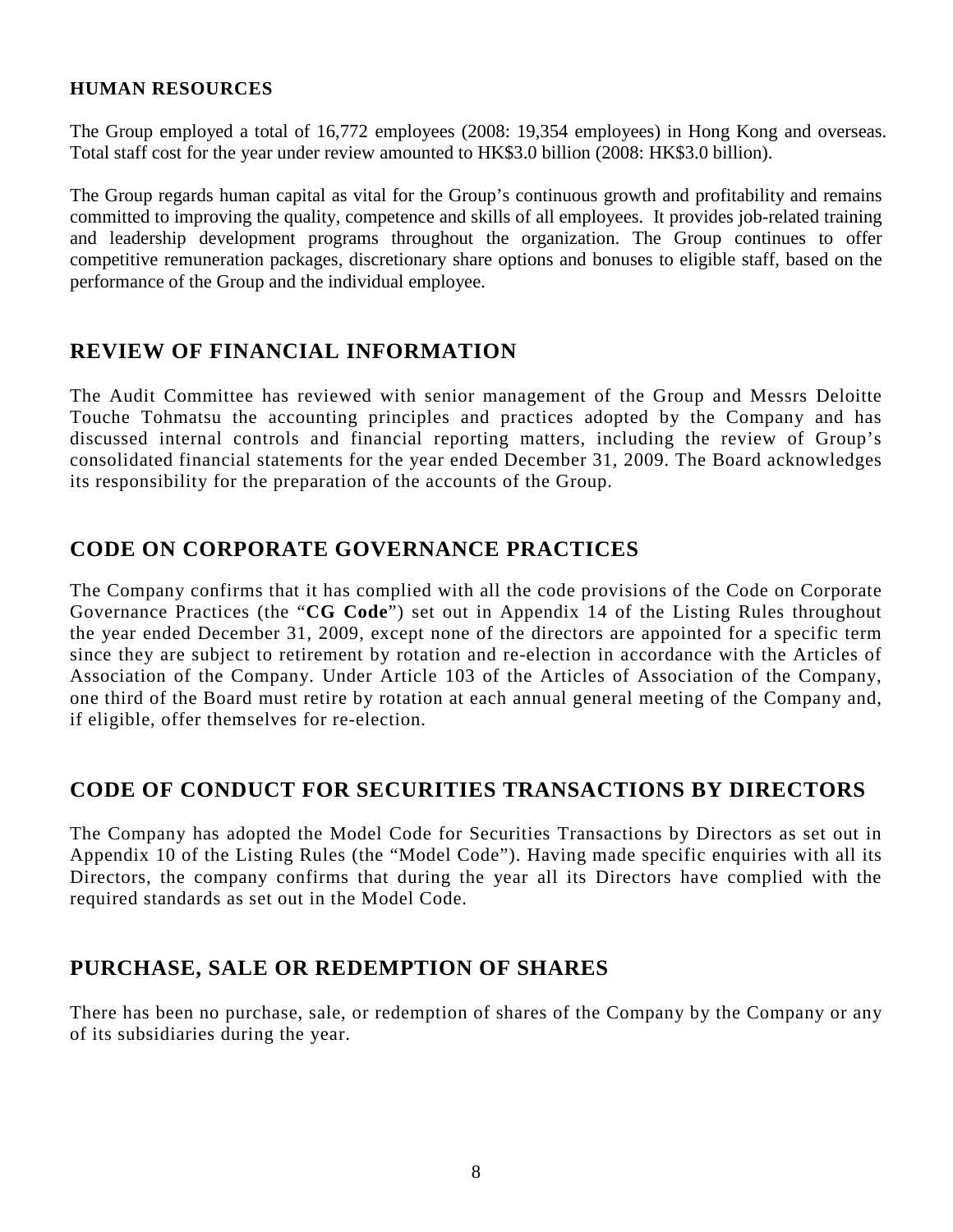# **CLOSURE OF REGISTER OF MEMBERS**

The register of members of the Company will be closed from May 26, 2010 to May 28, 2010, both days inclusive. In order to qualify for the final dividend, all transfers accompanied by the relevant share certificates must be lodged with the Company's share registrars, Tricor Secretaries Limited, at 26/F., Tesbury Centre, 28 Queen's Road East, Hong Kong not later than 4:00 p.m. on May 25, 2010.

# **ANNUAL GENERAL MEETING**

The annual general meeting of the Company will be held on May 28, 2010. The notice of the annual general meeting will be published and dispatched to the shareholders of the Company in accordance with the requirement under the articles of association of the Company and the Listing Rules on or about April 27, 2010.

# **APPRECIATION**

I thank my fellow directors for their continued support, advice and thoughtful approach to corporate governance and oversight. We also sincerely appreciate the continuous support of our shareholders, employees, suppliers, customers, and strategic partners.

> By Order of the Board **Horst Julius Pudwill**  Chairman

Hong Kong, April 16, 2010

*As at the date of this announcement, the Board comprises six group Executive Directors, namely Mr Horst Julius Pudwill (Chairman), Dr Roy Chi Ping Chung JP (Vice Chairman), Mr Joseph Galli Jr (Chief Executive Officer), Mr Patrick Kin Wah Chan, Mr Frank Chi Chung Chan and Mr Stephan Horst Pudwill, one Non-executive Director, namely Mr Vincent Ting Kau Cheung, and four Independent Non-executive Directors, namely Mr Joel Arthur Schleicher, Mr Christopher Patrick Langley OBE, Mr Manfred Kuhlmann and Mr Peter David Sullivan.* 

*This results announcement is published on the websites of the Company (www.ttigroup.com) and the HKExnews website (www.hkexnews.com.hk).*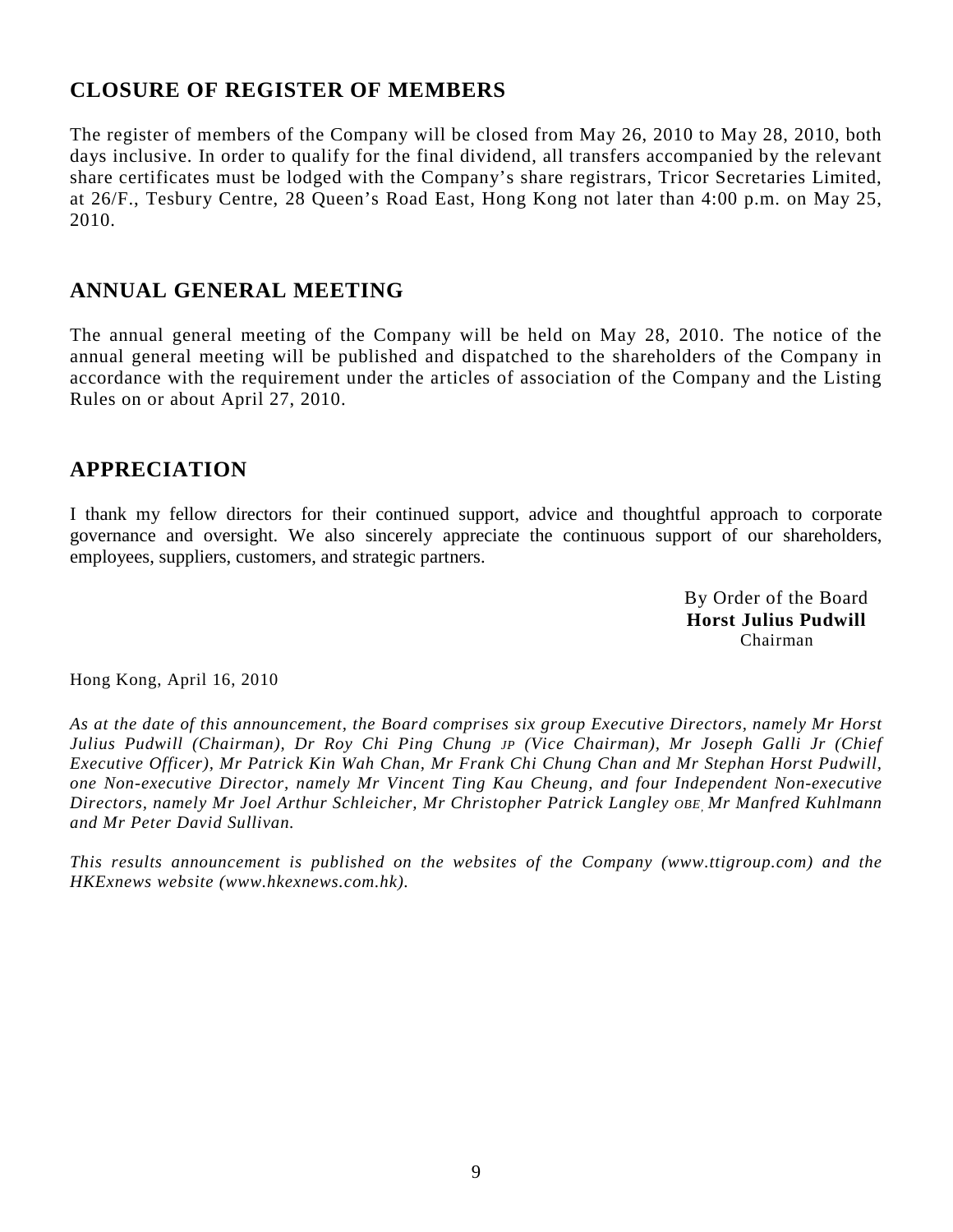# **RESULTS SUMMARY**

# **CONSOLIDATED STATEMENT OF COMPREHENSIVE INCOME**

*For the year ended December 31, 2009* 

|                                                                                                                                                                                                                                          | <b>Notes</b>   | 2009<br><b>HK\$'000</b>                               | 2008<br>HK\$'000                                      | 2009<br><b>US\$'000</b><br>(Note 17)             | 2008<br><b>US\$'000</b><br>(Note $17$ )            |
|------------------------------------------------------------------------------------------------------------------------------------------------------------------------------------------------------------------------------------------|----------------|-------------------------------------------------------|-------------------------------------------------------|--------------------------------------------------|----------------------------------------------------|
| Turnover<br>Cost of sales                                                                                                                                                                                                                | $\overline{c}$ | 23,984,646<br>(16, 489, 195)                          | 26,615,319<br>(18, 408, 582)                          | 3,074,955<br>(2, 113, 999)                       | 3,412,220<br>(2,360,075)                           |
| Gross profit<br>Other income<br>Interest income<br>Selling, distribution, advertising and                                                                                                                                                | $\mathfrak{Z}$ | 7,495,451<br>120,306<br>15,781                        | 8,206,737<br>72,311<br>47,129                         | 960,956<br>15,424<br>2,023                       | 1,052,145<br>9,271<br>6,042                        |
| warranty expenses<br>Administrative expenses<br>Research and development costs<br>Finance costs                                                                                                                                          | 4              | (3,337,076)<br>(2,785,092)<br>(513, 414)<br>(565,500) | (3,447,929)<br>(3,007,629)<br>(442, 838)<br>(477,069) | (427, 830)<br>(357,063)<br>(65, 822)<br>(72,500) | (442, 042)<br>(385, 593)<br>(56, 774)<br>(61, 163) |
| Profit before restructuring and relocation<br>costs, share of results of associates,<br>goodwill impairment and taxation<br>Restructuring and relocation costs<br>Goodwill impairment<br>Share of results of associates                  | 5<br>6         | 430,456<br>(987)                                      | 950,712<br>(717, 971)<br>(78,000)<br>(3,077)          | 55,188<br>(127)                                  | 121,886<br>(92,048)<br>(10,000)<br>(394)           |
| Profit before taxation<br><b>Taxation</b> credit                                                                                                                                                                                         | 7              | 429,469<br>62,684                                     | 151,664<br>40,171                                     | 55,061<br>8,036                                  | 19,444<br>5,150                                    |
| Profit for the year                                                                                                                                                                                                                      | 8              | 492,153                                               | 191,835                                               | 63,097                                           | 24,594                                             |
| Other comprehensive income (loss)<br>Exchange differences on translation of<br>foreign operations<br>Reclassification adjustment for the<br>cumulative exchange differences<br>included in profit or loss on disposal of<br>a subsidiary |                | 68,769<br>85                                          | (209, 729)                                            | 8,816<br>11                                      | (26, 888)                                          |
| Other comprehensive income (loss) for<br>the year                                                                                                                                                                                        |                | 68,854                                                | (209, 729)                                            | 8,827                                            | (26, 888)                                          |
| Total comprehensive income (loss) for<br>the year                                                                                                                                                                                        |                | 561,007                                               | (17, 894)                                             | 71,924                                           | (2,294)                                            |
| Profit for the year attributable to<br>Owners of the Company<br>Minority interests                                                                                                                                                       |                | 490,658<br>1,495                                      | 174,807<br>17,028                                     | 62,905<br>192                                    | 22,411<br>2,183                                    |
|                                                                                                                                                                                                                                          |                | 492,153                                               | 191,835                                               | 63,097                                           | 24,594                                             |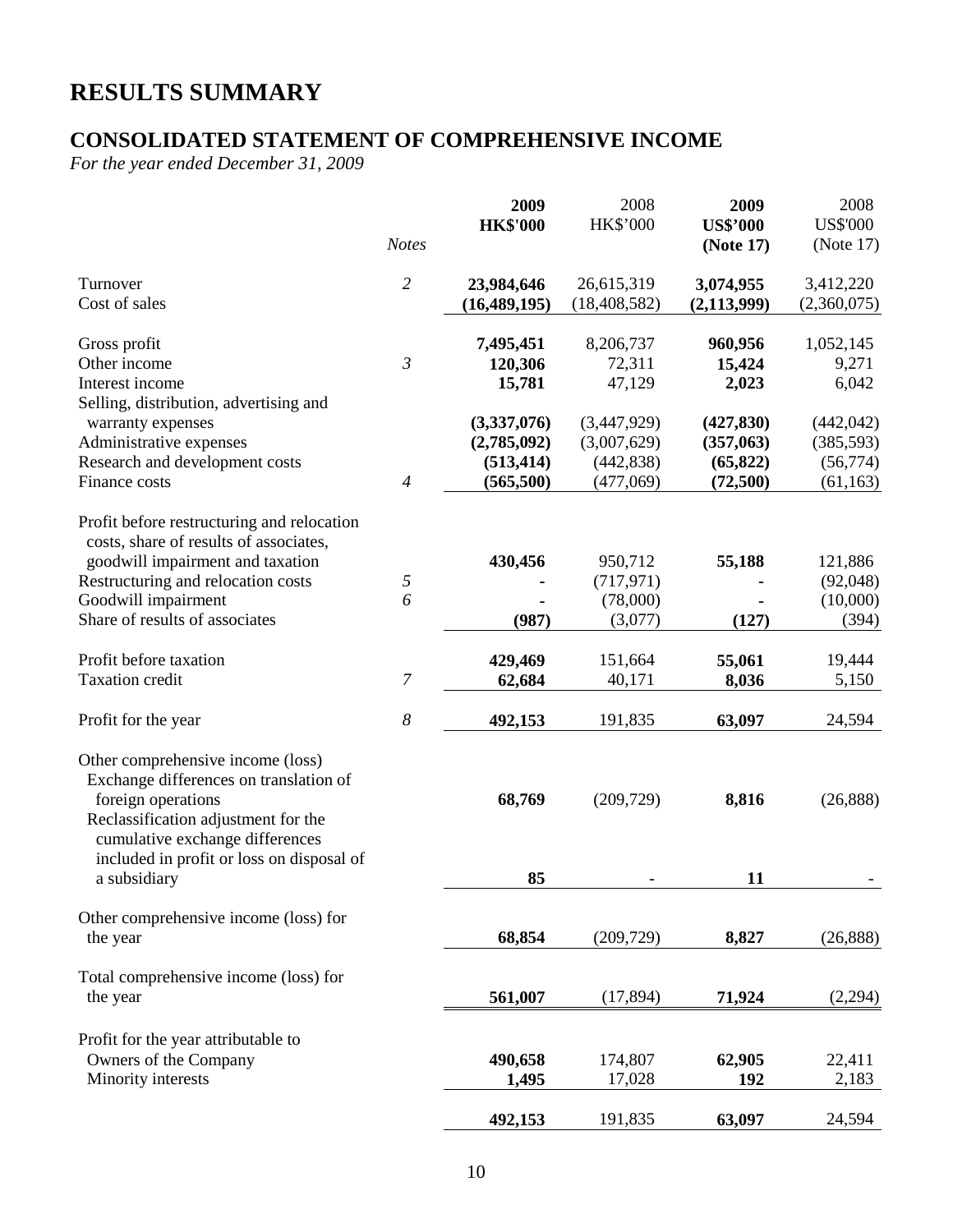|                                               |              | 2009<br><b>HK\$'000</b> | 2008<br><b>HK\$'000</b> | 2009<br><b>US\$'000</b> | 2008<br><b>US\$'000</b> |
|-----------------------------------------------|--------------|-------------------------|-------------------------|-------------------------|-------------------------|
|                                               | <b>Notes</b> |                         |                         | (Note 17)               | (Note $17$ )            |
| Total comprehensive income attributable<br>to |              |                         |                         |                         |                         |
| Owners of the Company                         |              | 559,502                 | (34, 894)               | 71,731                  | (4, 474)                |
| Minority interests                            |              | 1,505                   | 17,000                  | 193                     | 2,180                   |
|                                               |              | 561,007                 | (17, 894)               | 71,924                  | (2,294)                 |
| Earnings per share (HK/US cents)              | 9            |                         |                         |                         |                         |
| <b>Basic</b>                                  |              | 31.87                   | 11.64                   | 4.09                    | 1.49                    |
| Diluted                                       |              | 31.70                   | 11.64                   | 4.06                    | 1.49                    |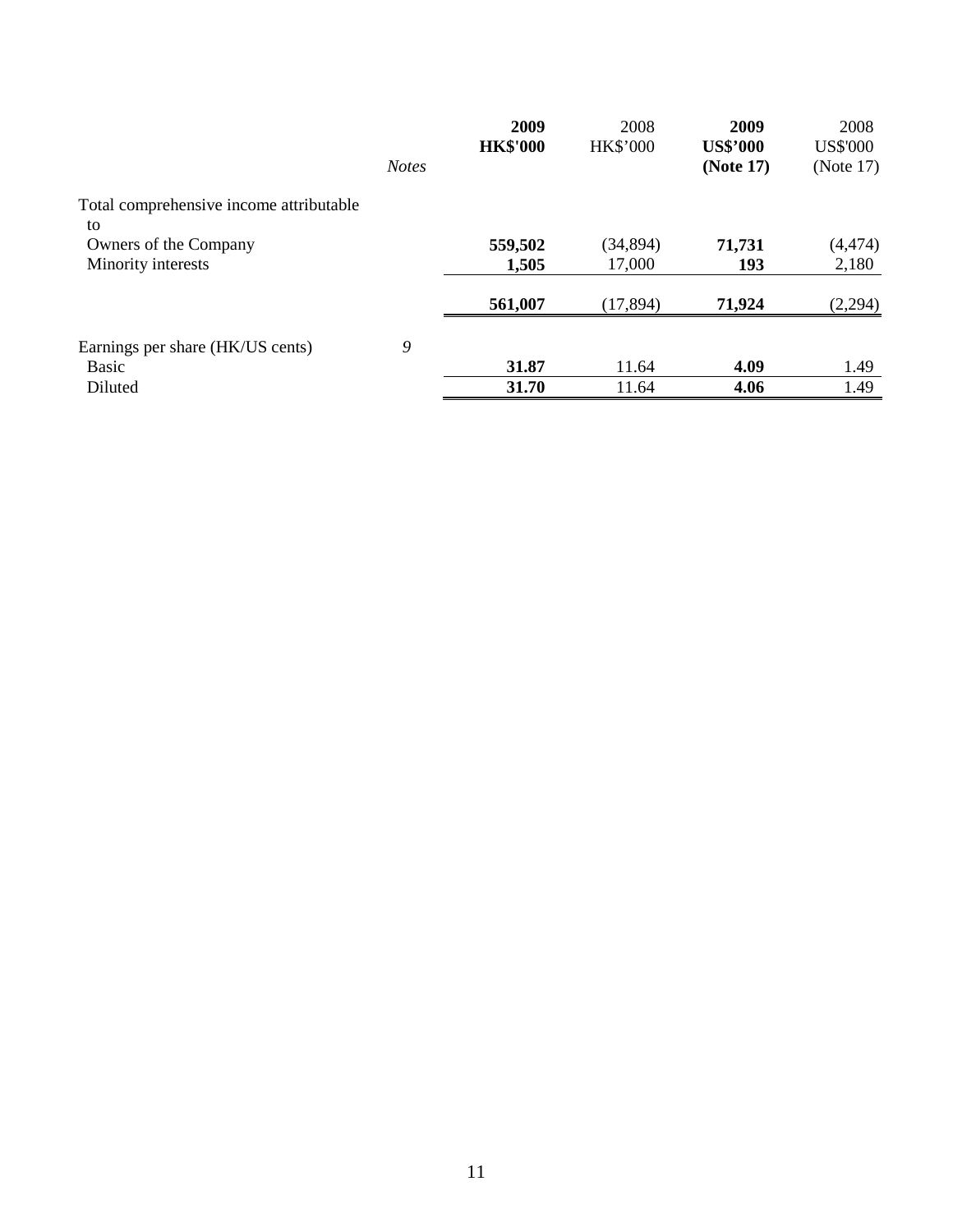# **CONSOLIDATED STATEMENT OF FINANCIAL POSITION**

*As at December 31, 2009* 

|                                                           |              | 2009            | 2008            | 2009             | 2008            |
|-----------------------------------------------------------|--------------|-----------------|-----------------|------------------|-----------------|
|                                                           |              | <b>HK\$'000</b> | <b>HK\$'000</b> | <b>US\$'000</b>  | <b>US\$'000</b> |
|                                                           | <b>Notes</b> |                 |                 | (Note 17)        | (Note $17$ )    |
| <b>ASSETS</b>                                             |              |                 |                 |                  |                 |
| <b>Non-current assets</b>                                 |              |                 |                 |                  |                 |
| Property, plant and equipment                             | 10 & 14      | 2,480,579       | 2,354,914       | 318,023          | 301,912         |
| Lease prepayments                                         |              | 275,578         | 283,573         | 35,331           | 36,356          |
| Goodwill                                                  |              | 4,064,484       | 4,071,585       | 521,088          | 521,998         |
| Intangible assets                                         |              | 2,607,035       | 2,446,548       | 334,235          | 313,660         |
| Interests in associates                                   |              | 195,649         | 206,328         | 25,083           | 26,452          |
| Available-for-sale investments                            |              | 22,701          | 17,058          | 2,911            | 2,187           |
| Deferred tax assets                                       |              | 575,524         | 637,361         | 73,785           | 81,713          |
|                                                           |              | 10,221,550      | 10,017,367      | 1,310,456        | 1,284,278       |
| <b>Current assets</b>                                     |              |                 |                 |                  |                 |
| Inventories                                               |              | 4,766,222       | 4,522,366       | 611,054          | 579,791         |
| Trade and other receivables                               | 11           | 4,449,644       | 3,515,583       | 570,467          | 450,716         |
| Deposits and prepayments                                  |              | 517,382         | 732,400         | 66,331           | 93,897          |
| <b>Bills</b> receivable                                   |              | 267,752         | 238,092         | 34,327           | 30,525          |
| Tax recoverable                                           |              | 141,446         | 313,172         | 18,134           | 40,150          |
| Trade receivables from associates                         |              | 13              | 109             | $\boldsymbol{2}$ | 14              |
| Foreign currency forward contracts                        |              | 18,485          | 53,576          | 2,370            | 6,869           |
| Interest rate swap                                        |              | 3,428           |                 | 439              |                 |
| Held-for-trading investments                              |              | 75,677          | 3,451           | 9,702            | 442             |
| Bank balances, deposits and cash                          |              | 3,322,753       | 2,392,931       | 425,994          | 306,786         |
|                                                           |              | 13,562,802      | 11,771,680      | 1,738,820        | 1,509,190       |
| <b>Current liabilities</b>                                |              |                 |                 |                  |                 |
| Trade and other payables                                  | 12           | 3,856,835       | 3,777,793       | 494,466          | 484,333         |
| Bills payable                                             |              | 720,550         | 152,759         | 92,378           | 19,584          |
| Warranty provision                                        |              | 385,903         | 426,578         | 49,475           | 54,689          |
| Trade payable to an associate                             |              | 5,307           | 1,407           | 680              | 180             |
| Tax payable                                               |              | 75,793          | 284,256         | 9,717            | 36,443          |
| Foreign currency forward contracts                        |              | 7,158           |                 | 918              |                 |
| Restructuring provision                                   |              | 9,020           | 145,426         | 1,156            | 18,644          |
| Obligations under finance leases<br>- due within one year |              | 21,119          | 16,815          | 2,708            | 2,156           |
| Discounted bills with recourse                            |              | 2,566,158       | 2,462,611       | 328,995          | 315,719         |
| <b>Unsecured borrowings</b>                               |              |                 |                 |                  |                 |
| - due within one year                                     |              | 3,004,346       | 3,089,852       | 385,172          | 396,135         |
| Convertible bonds                                         |              |                 | 100,805         |                  | 12,924          |
| <b>Bank</b> overdrafts                                    |              | 214,756         | 263,732         | 27,533           | 33,811          |
|                                                           |              |                 |                 |                  |                 |
|                                                           |              | 10,866,945      | 10,722,034      | 1,393,198        | 1,374,618       |
|                                                           |              |                 |                 |                  |                 |
| Net current assets                                        |              | 2,695,857       | 1,049,646       | 345,622          | 134,572         |
| Total assets less current liabilities                     |              | 12,917,407      | 11,067,013      | 1,656,078        | 1,418,850       |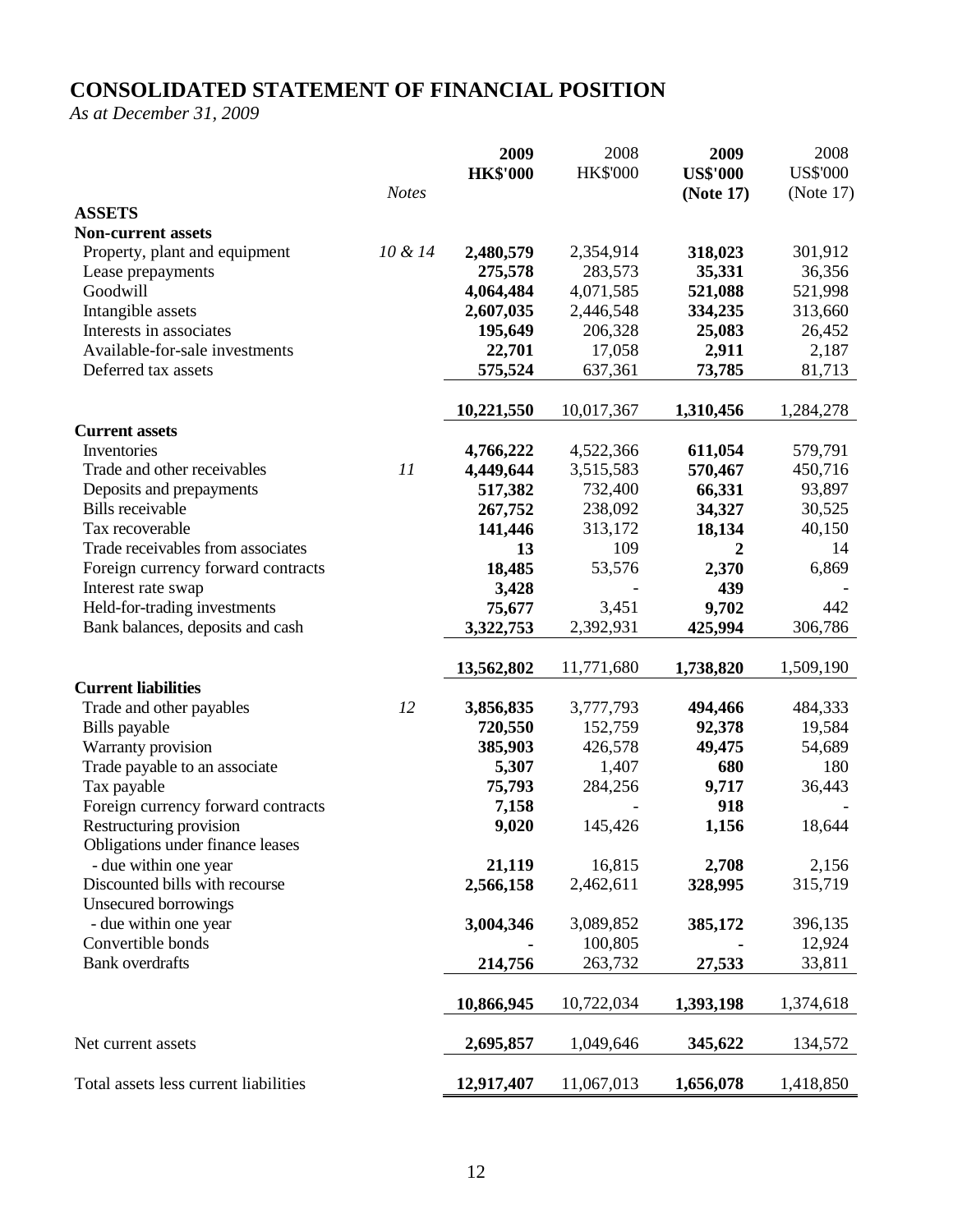|                                                                    |              | 2009            | 2008            | 2009            | 2008            |
|--------------------------------------------------------------------|--------------|-----------------|-----------------|-----------------|-----------------|
|                                                                    |              | <b>HK\$'000</b> | <b>HK\$'000</b> | <b>US\$'000</b> | <b>US\$'000</b> |
|                                                                    | <b>Notes</b> |                 |                 | (Note 17)       | (Note 17)       |
| <b>Capital and Reserves</b>                                        |              |                 |                 |                 |                 |
| Share capital                                                      | 13           | 159,125         | 150,125         | 20,401          | 19,247          |
| Reserves                                                           |              | 7,922,837       | 6,689,010       | 1,015,748       | 857,568         |
| Equity attributable to Owners of the<br>Company                    |              | 8,081,962       | 6,839,135       | 1,036,149       | 876,815         |
| Minority interests                                                 |              | 109,808         | 108,303         | 14,078          | 13,885          |
| Total equity                                                       |              | 8,191,770       | 6,947,438       | 1,050,227       | 890,700         |
| <b>Non-current Liabilities</b><br>Obligations under finance leases |              |                 |                 |                 |                 |
| - due after one year<br>Unsecured borrowings                       |              | 69,826          | 60,265          | 8,952           | 7,726           |
| - due after one year                                               |              | 2,596,144       | 2,870,703       | 332,839         | 368,038         |
| Convertible bonds                                                  |              | 950,202         |                 | 121,821         |                 |
| Retirement benefits obligations                                    |              | 737,267         | 768,236         | 94,521          | 98,492          |
| Deferred tax liabilities                                           |              | 372,198         | 420,371         | 47,718          | 53,894          |
|                                                                    |              | 4,725,637       | 4,119,575       | 605,851         | 528,150         |
|                                                                    |              | 12,917,407      | 11,067,013      | 1,656,078       | 1,418,850       |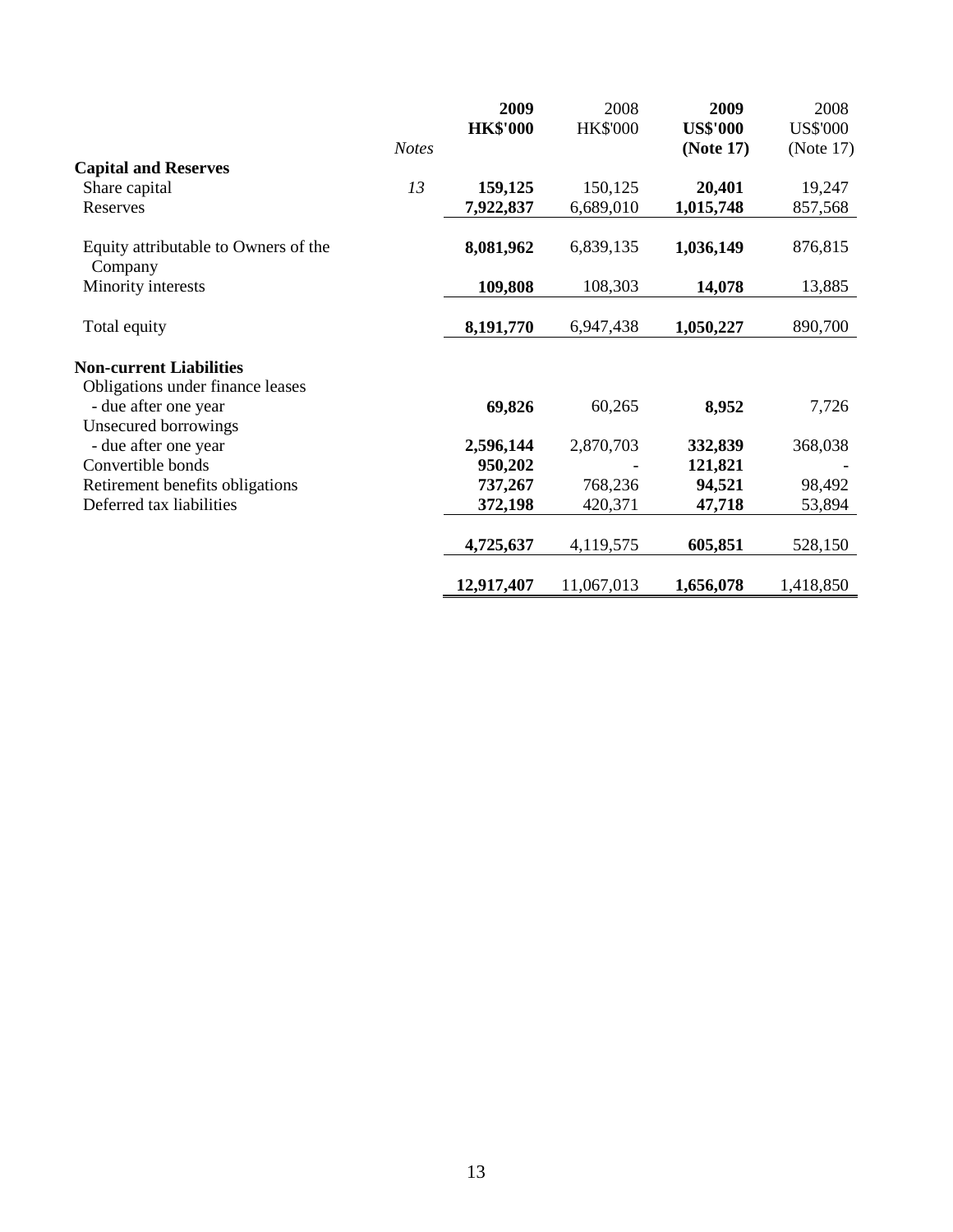# **NOTES TO THE FINANCIAL STATEMENTS**

### **1. Basis of Preparation and Accounting Policies**

The consolidated financial statements have been prepared on the historical cost basis except for certain financial instruments that are measured at fair values, as appropriate.

The consolidated financial statements have been prepared in accordance with Hong Kong Financial Reporting Standards ("HKFRSs").

In the current year, the Group has applied the following new and revised Standards, Amendments to Standards and Interpretations ("new and revised HKFRSs") issued by the Hong Kong Institute of Certified Public Accountants ("HKICPA").

| <b>Presentation of Financial Statements</b>              |
|----------------------------------------------------------|
| <b>Borrowing Costs</b>                                   |
| Puttable Financial Instruments and Obligations           |
| Arising on Liquidation                                   |
| Cost of an Investment in a Subsidiary, Jointly           |
| <b>Controlled Entity or Associate</b>                    |
| <b>Vesting Conditions and Cancellations</b>              |
| <b>Improving Disclosures about Financial Instruments</b> |
| <b>Operating Segments</b>                                |
|                                                          |
| <b>Embedded Derivatives</b>                              |
| <b>Customer Loyalty Programmes</b>                       |
| Agreements for the Construction of Real Estate           |
| Hedges of a Net Investment in a Foreign Operation        |
| <b>Transfers of Assets from Customers</b>                |
| Improvements to HKFRSs issued in 2008, except for        |
| the amendment to HKFRS 5 that is effective for           |
| annual periods beginning or after July 1, 2009           |
| Improvements to HKFRSs issued in 2009 in relation        |
| to the amendment to paragraph 80 of HKAS 39              |
|                                                          |

Except as described below, the adoption of the new and revised HKFRSs has had no material effect on the consolidated financial statements of the Group for the current or prior accounting periods.

New and revised HKFRSs affecting presentation and disclosure only

*HKAS 1 (revised 2007) "Presentation of Financial Statements"*  (effective for annual periods beginning on or after January 1, 2009)

HKAS 1 (revised 2007) has introduced a number of terminology changes (including revised titles for the consolidated financial statements) and has resulted in a number of changes in presentation and disclosure.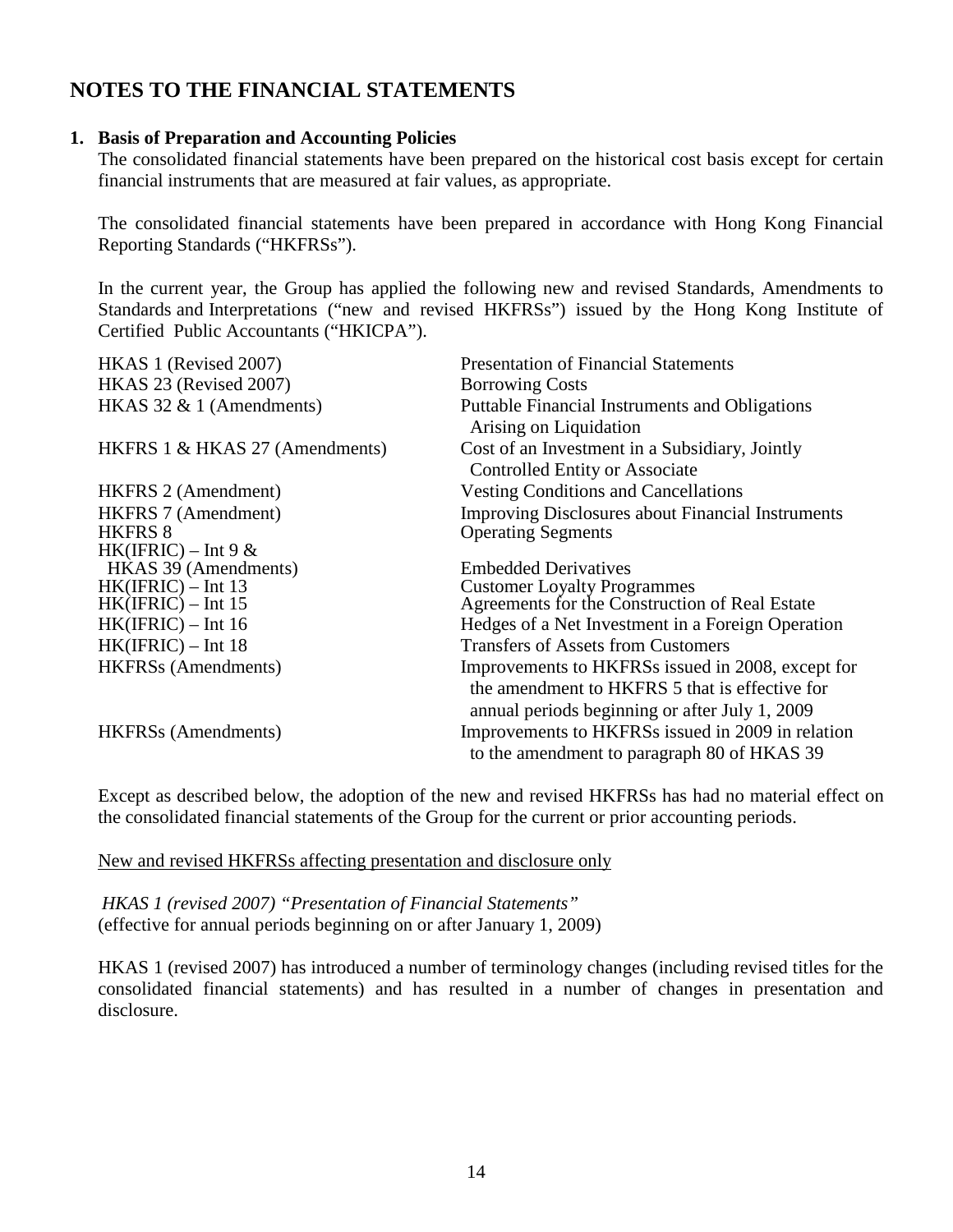### *HKFRS 8 Operating Segments*

HKFRS 8 is a disclosure standard that has resulted in a redesignation of the Group's reportable segments (see note 2).

### *Improving Disclosures about Financial Instruments (Amendments to HKFRS 7 Financial Instruments: Disclosures)*

The amendments to HKFRS 7 expand the disclosures required in relation to fair value measurements in respect of financial instruments which are measured at fair value. The Group has not provided comparative information for the expanded disclosures in accordance with the transitional provision set out in the amendments. The amendments also expand and amend the disclosures required in relation to liquidity risk by including the maturity analysis of issued financial guarantee contracts and derivative financial liabilities.

The Group has not early applied the following new and revised Standards, Amendments to Standards or Interpretations that have been issued but are not yet effective:

HKFRSs (Amendments) Amendment to HKFRS 5 as part of Improvements to

|                                   | HKFRSs 2008 <sup>1</sup>                                    |
|-----------------------------------|-------------------------------------------------------------|
| <b>HKFRSs</b> (Amendments)        | Improvements to HKFRSs 2009 <sup>2</sup>                    |
| HKAS 24 (Revised)                 | Related Party Disclosures <sup>6</sup>                      |
| HKAS 27 (Revised)                 | Consolidated and Separate Financial Statements <sup>1</sup> |
| HKAS 32 (Amendment)               | Classificiation of Rights Issues <sup>4</sup>               |
| HKAS 39 (Amendment)               | Eligible Hedged Items <sup>1</sup>                          |
| <b>HKFRS 1 (Amendment)</b>        | Additional Exemptions for First-time Adopters <sup>3</sup>  |
| <b>HKFRS 1 (Amendment)</b>        | Limited Exemptions from Comparative HKFRS 7                 |
|                                   | Disclosures for First-time Adopters <sup>5</sup>            |
| <b>HKFRS 2 (Amendment)</b>        | Group Cash-settled Share-based Payment                      |
|                                   | Transactions <sup>3</sup>                                   |
| HKFRS 3 (Revised)                 | Business Combinations <sup>1</sup>                          |
| HKFRS 9                           | Financial Instruments <sup>7</sup>                          |
| $HK$ (IFRIC) – Int 14 (Amendment) | Prepayments of a Minimum Funding Requirement <sup>6</sup>   |
| $HK$ (IFRIC) – Int 17             | Distributions of Non-cash Assets to Owners <sup>1</sup>     |
| $HK$ (IFRIC) – Int 19             | <b>Extinguishing Financial Liabilities with Equity</b>      |
|                                   | Instruments <sup>3</sup>                                    |

<sup>1</sup> Effective for annual periods beginning on or after July 1, 2009.

 $2$  Amendments that are effective for annual periods beginning on or after July 1, 2009 and January 1, 2010, as appropriate.

<sup>3</sup> Effective for annual periods beginning on or after January 1, 2010.

<sup>4</sup> Effective for annual periods beginning on or after February 1, 2010.

<sup>5</sup> Effective for annual periods beginning on or after July 1, 2010.

<sup>6</sup> Effective for annual periods beginning on or after January 1, 2011.

<sup>7</sup> Effective for annual periods beginning on or after January 1, 2013.

The application of HKFRS 3 (Revised) Business Combinations may affect the Group's accounting for business combination for which the acquisition date is on or after January 1, 2010. HKAS 27 (Revised) will affect the accounting treatment for changes in the Group's ownership interest in a subsidiary.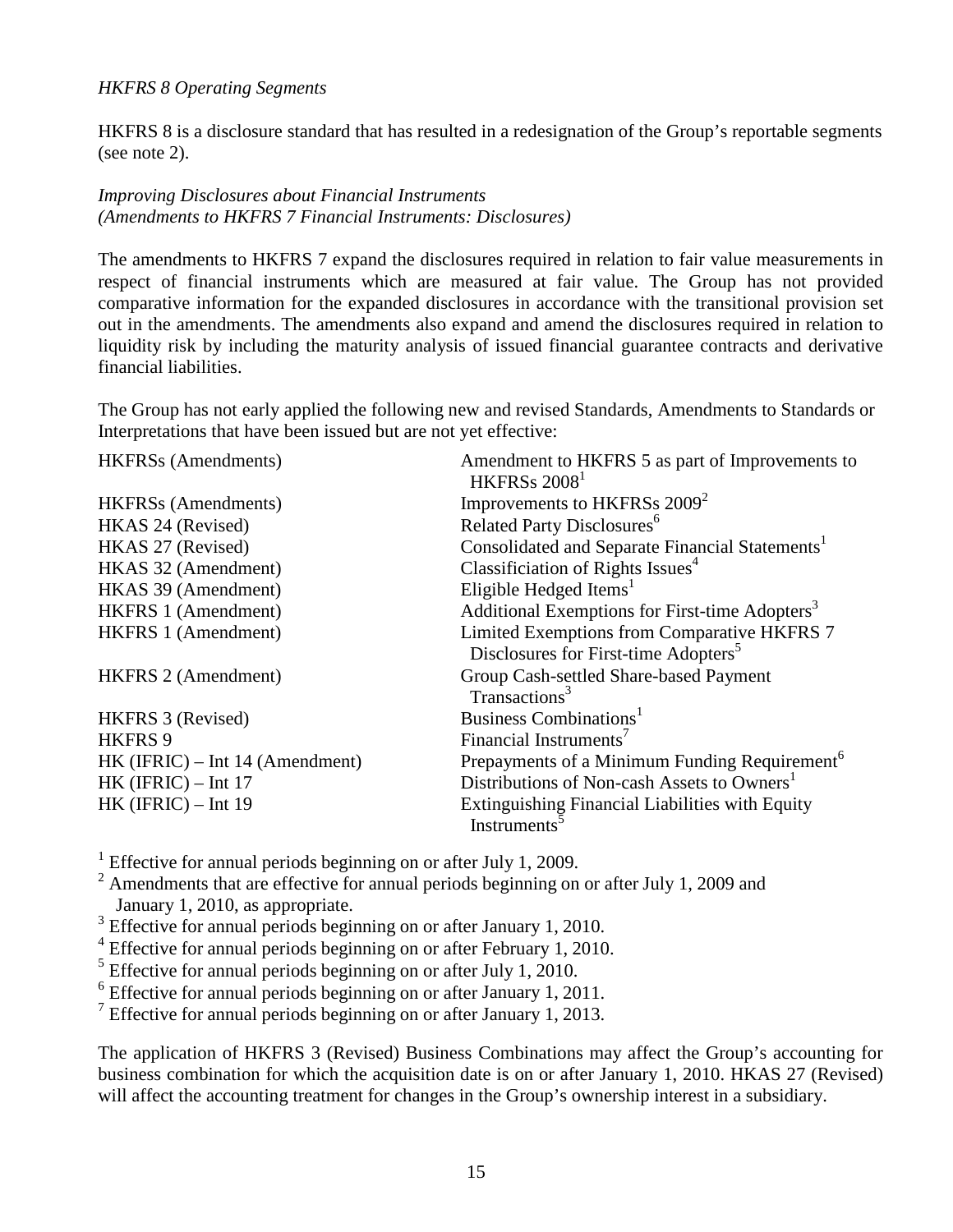HKFRS 9 Financial Instruments introduces new requirements for the classification and measurement of financial assets and will be effective from January 1, 2013, with earlier application permitted. The Standard requires all recognised financial assets that are within the scope of HKAS 39 Financial Instruments: Recognition and Measurement to be measured at either amortised cost or fair value. Specifically, debt investments that (i) are held within a business model whose objective is to collect the contractual cash flows and (ii) have contractual cash flows that are solely payments of principal and interest on the principal outstanding are generally measured at amortised cost. All other debt investments and equity investments are measured at fair value. The application of HKFRS 9 will affect the classification and measurement of the Group's financial assets.

In addition, as part of Improvements to HKFRSs issued in 2009, HKAS 17 Leases has been amended in relation to the classification of leasehold land. The amendments will be effective from January 1, 2010, with earlier application permitted. Before the amendments to HKAS 17, lesses were required to classify leasehold land as operating leases and present item as prepaid lease payments in the consolidated statement of financial position. The amendments have removed such a requirement. Instead, the amendments require the classification of leasehold land to be based on the general principles set out in HKAS 17, that are based on the extent to which risks and rewards incidental to ownership of a leased asset lie with the lessor or the lessee. The application of the amendments to HKAS 17 might affect the classification and measurement of the Group's leasehold land.

The directors of the Company anticipate that the application of the other new and revised Standards, Amendments or Interpretations will have no material impact on the financial performance and financial position of the Group.

### **2. Segment Information**

The Group has adopted HKFRS 8 *Operating Segments* with effect from January 1, 2009. HKFRS 8 is a disclosure standard that requires operating segments to be identified on the basis of internal reports about components of the Group that are regularly reviewed by the chief operating decision maker ("CODM") for the purpose of allocating resources to segments and assessing their performance. In contrast, the predecessor Standard (HKAS 14 *Segment Reporting*) required an entity to identify two sets of segments (business and geographical) using a risks and returns approach. In the past, the Group's primary reporting format was business segments. The application of HKFRS 8 has not resulted in a redesignation of the Group's operating segments as compared with the primary segments determined in accordance with HKAS 14, nor has the adoption of HKFRS 8 changed the basis of measurement of segment profit or loss.

In prior years, segment information reported externally was analysed on the basis of the types of good sold, which is the same for the segment information reported to the CODM, the Group's Chief Executive Officer. The principal categories of goods supplied are Power Equipment and Floor Care and Appliances. The Group's operating and reportable segments under HKFRS 8 are therefore as follows:

1. Power Equipment – sales of power tools, power tool accessories, outdoor products, and outdoor products accessories for consumer, trade, professional and industrial users. The products are available under the Milwaukee®, AEG®, Ryobi® and Homelite® brand, plus original equipment manufacturer ("OEM") customers.

2. Floor Care and Appliances – sales of floor care products and floor care accessories under the Hoover®, Dirt Devil® and Vax® brand, plus OEM customers.

Information regarding the above segments is reported below.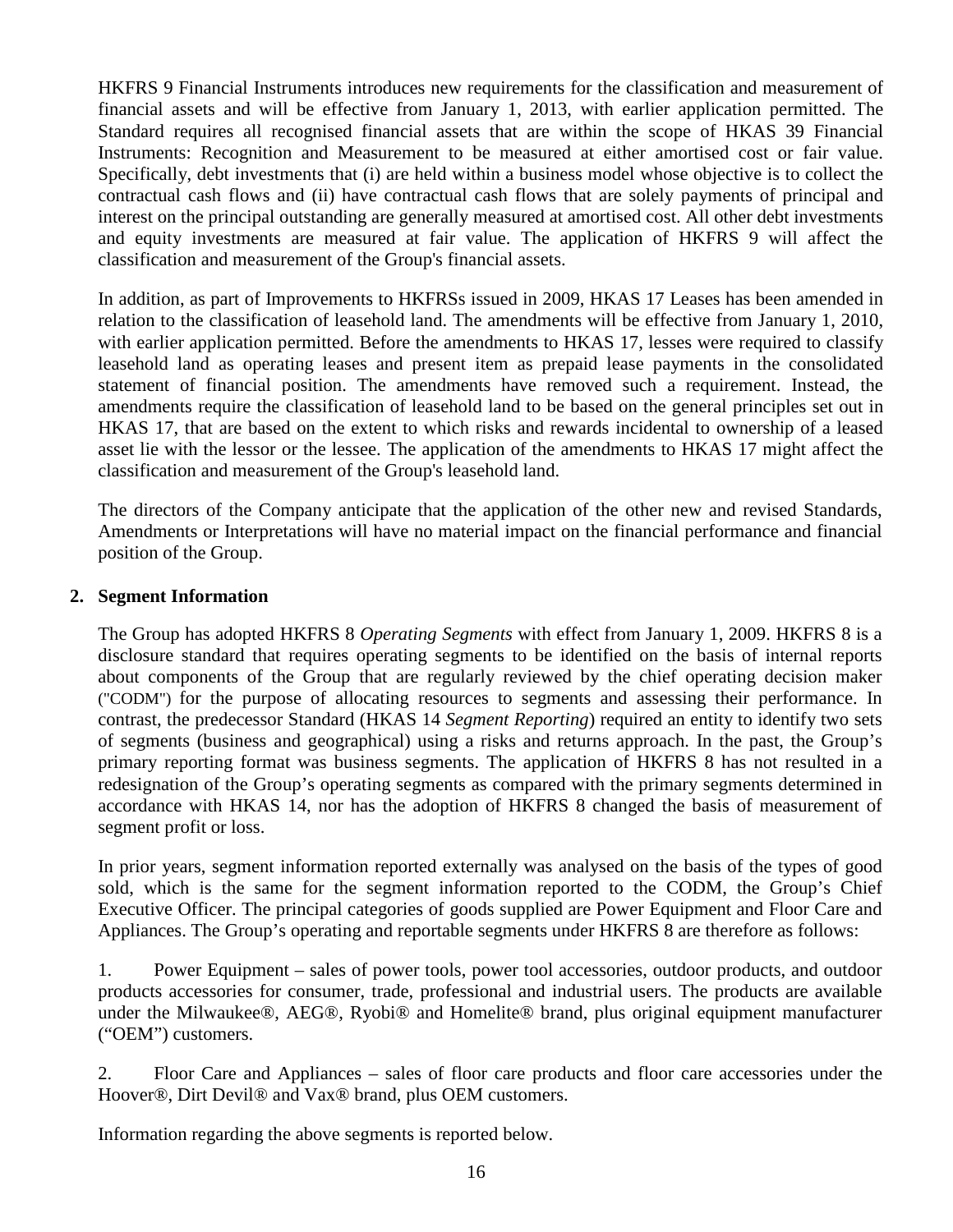### **Segment turnover and results**

The following is an analysis of the Group's turnover and results by operating segment for the year under review:

For the year ended December 31, 2009

|                     |                 | <b>Floor Care</b> |                     |                     |
|---------------------|-----------------|-------------------|---------------------|---------------------|
|                     | <b>Power</b>    | and               |                     |                     |
|                     | Equipment       | <b>Appliances</b> | <b>Eliminations</b> | <b>Consolidated</b> |
|                     | <b>HK\$'000</b> | <b>HK\$'000</b>   | <b>HK\$'000</b>     | <b>HK\$'000</b>     |
| <b>Turnover</b>     |                 |                   |                     |                     |
| External sales      | 16,984,394      | 7,000,252         |                     | 23,984,646          |
| Inter-segment sales | 13,827          | 173,611           | (187, 438)          |                     |
| Total               | 16,998,221      | 7,173,863         | (187, 438)          | 23,984,646          |

Inter-segment sales are charged at prevailing market rates.

| <b>Result</b>                  |         |         |   |           |
|--------------------------------|---------|---------|---|-----------|
| Segment results                | 847,053 | 148,903 | ٠ | 995,956   |
| Finance costs                  |         |         |   | (565,500) |
| Share of results of associates |         |         |   | (987)     |
| Profit before taxation         |         |         |   | 429,469   |
| Taxation credit                |         |         |   | 62,684    |
| Profit for the year            |         |         |   | 492,153   |

Segment profit represents the profit earned by each segment without allocation of share of results of associates and finance costs. This is the measure reported to the Group's Chief Executive Officer, for the purposes of resource allocation and performance assessment.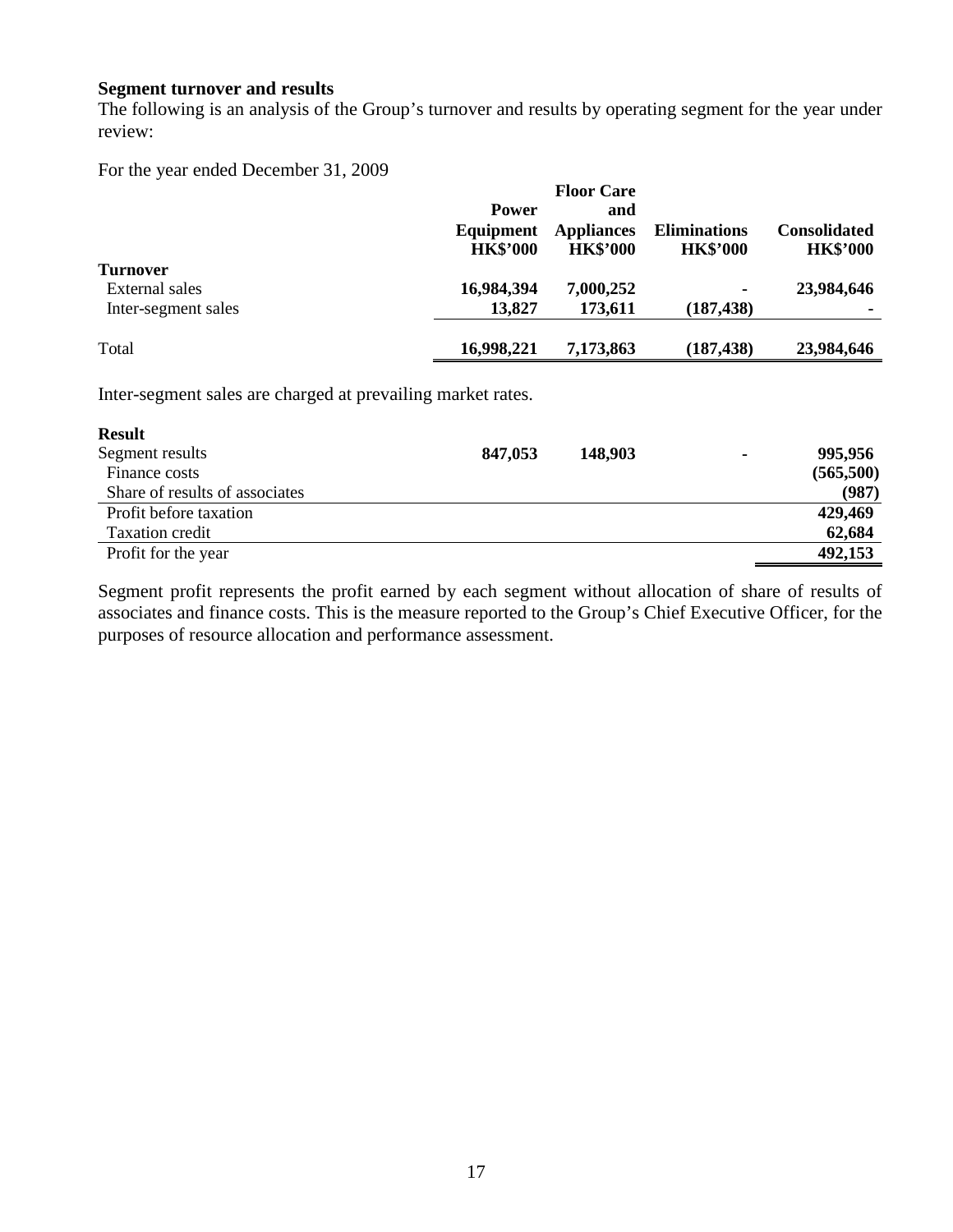### **Segment turnover and results**

For the year ended December 31, 2008

|                                                             |                 | <b>Floor Care</b> |                 |                 |
|-------------------------------------------------------------|-----------------|-------------------|-----------------|-----------------|
|                                                             | Power           | and               |                 |                 |
|                                                             | Equipment       | Appliances        | Eliminations    | Consolidated    |
|                                                             | <b>HK\$'000</b> | <b>HK\$'000</b>   | <b>HK\$'000</b> | <b>HK\$'000</b> |
| Turnover                                                    |                 |                   |                 |                 |
| External sales                                              | 18,534,426      | 8,080,893         |                 | 26,615,319      |
| Inter-segment sales                                         | 12,054          | 165,756           | (177, 810)      |                 |
| Total                                                       | 18,546,480      | 8,246,649         | (177, 810)      | 26,615,319      |
| Inter-segment sales are charged at prevailing market rates. |                 |                   |                 |                 |
| Result                                                      |                 |                   |                 |                 |
| Segment results before restructuring and                    | 1 160 ՋՋՕ       | 257.892           |                 | 127791          |

| Segment results before restructuring and | 1,169,889  | 257,892    | 1,427,781  |
|------------------------------------------|------------|------------|------------|
| relocation costs and goodwill impairment |            |            |            |
| Goodwill impairment                      |            | (78,000)   | (78,000)   |
| Restructuring and relocation costs       | (433, 231) | (284,740)  | (717, 971) |
| Segment results                          | 736,658    | (104, 848) | 631,810    |
| Finance costs                            |            |            | (477,069)  |
| Share of results of associates           |            |            | (3,077)    |
| Profit before taxation                   |            |            | 151,664    |
| Taxation credit                          |            |            | 40,171     |
| Profit for the year                      |            |            | 191,835    |
|                                          |            |            |            |

## **Turnover from major products**

The following is an analysis of the Group's turnover from its major products:

|                                              | 2009<br><b>HK\$'000</b> | 2008<br><b>HK\$'000</b> |
|----------------------------------------------|-------------------------|-------------------------|
| Power Equipment<br>Floor Care and Appliances | 16,984,394<br>7,000,252 | 18,534,426<br>8,080,893 |
| Total                                        | 23,984,646              | 26,615,319              |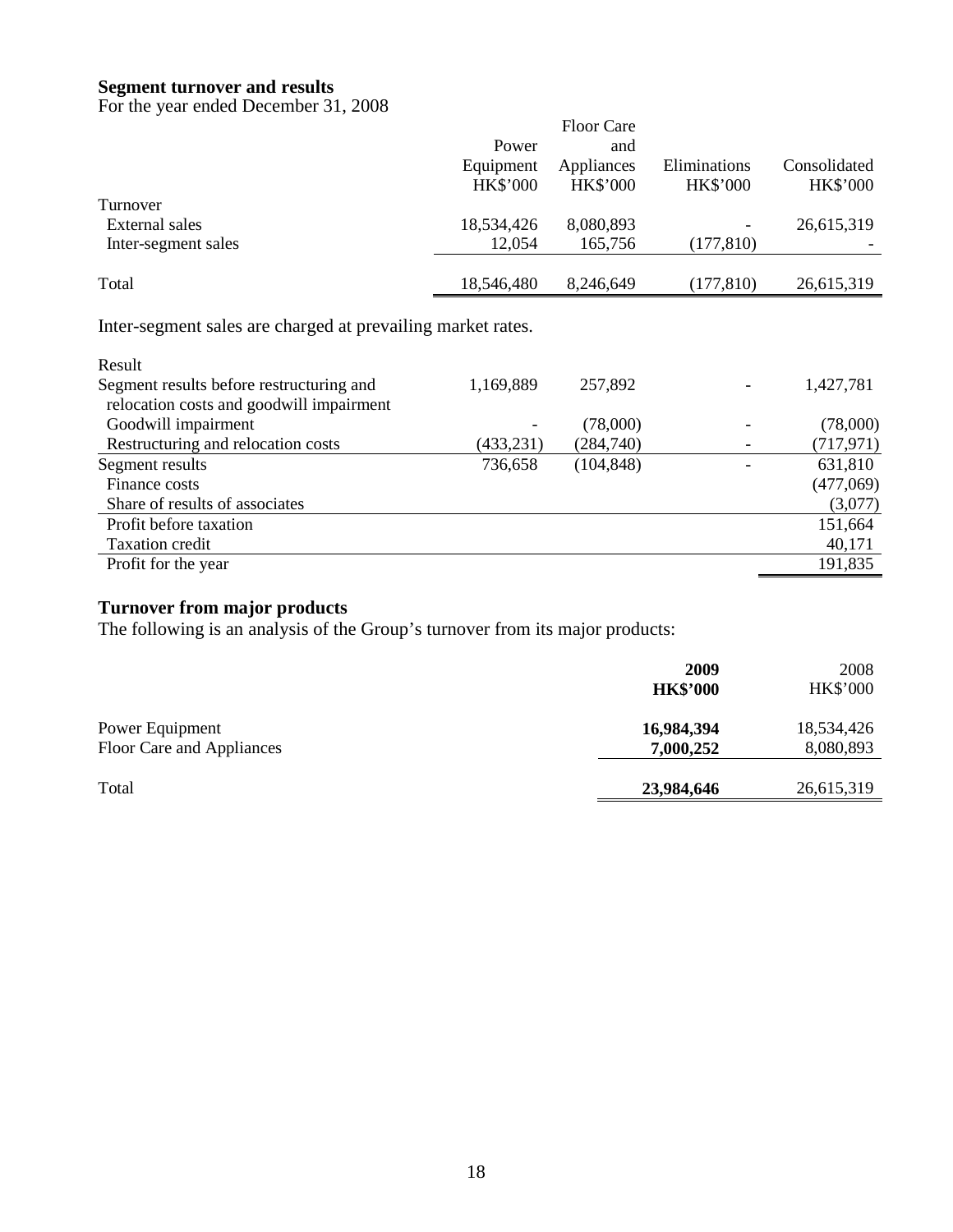### **Geographical information**

The Group's turnover from external customers by geographical location, determined base on the location of the customer by geographical location are detailed below:

|                                            | 2009<br><b>HK\$'000</b>              | 2008<br><b>HK\$'000</b>              |
|--------------------------------------------|--------------------------------------|--------------------------------------|
| North America<br>Europe<br>Other countries | 18,111,933<br>4,826,088<br>1,046,625 | 19,633,523<br>5,918,039<br>1,063,757 |
| Total                                      | 23,984,646                           | 26,615,319                           |

### **Information about major customer**

During the years ended December 31, 2009 and 2008, the Group's largest customer contributed total turnover of HK\$9,029,694,000 (2008: HK\$9,589,332,000), of which HK\$8,921,949,000 (2008: HK\$9,349,812,000) was under the Power Equipment segment and HK\$107,745,000 (2008: HK\$239,520,000) was under the Floor Care and Appliances segment. There is no other customer contribution more than 10% of the total turnover.

### **3. Other Income**

Other income in 2009 mainly comprises of the fair value gain on held-for-trading investments, fair value gain on foreign currency forward contracts, gain on disposal of property, plant and equipment, claims and reimbursements from customers and vendors and fair value gain on interest rate swap.

Other income in 2008 mainly comprised of claims and reimbursements from customers and vendors.

### **4. Finance Costs**

|                                                                   | 2009            | 2008            |
|-------------------------------------------------------------------|-----------------|-----------------|
|                                                                   | <b>HK\$'000</b> | <b>HK\$'000</b> |
| Interest on:                                                      |                 |                 |
| Bank borrowings and overdrafts wholly repayable within five years | 330,076         | 322,960         |
| Obligations under finance leases                                  | 6,120           | 10,145          |
| Fixed interest rate notes                                         | 175,653         | 156,025         |
| Effective interest expense on convertible bonds                   | 86,426          | 2,506           |
| Total borrowing costs                                             | 598,275         | 491,636         |
| Less: amounts capitalised                                         | (32, 775)       | (14, 567)       |
|                                                                   | 565,500         | 477,069         |

 Borrowing costs capitalised during the year arose on the general borrowing pool and are calculated by applying a capitalisation rate of 5.9% (2008: 7.4%) per annum to expenditure on qualifying assets.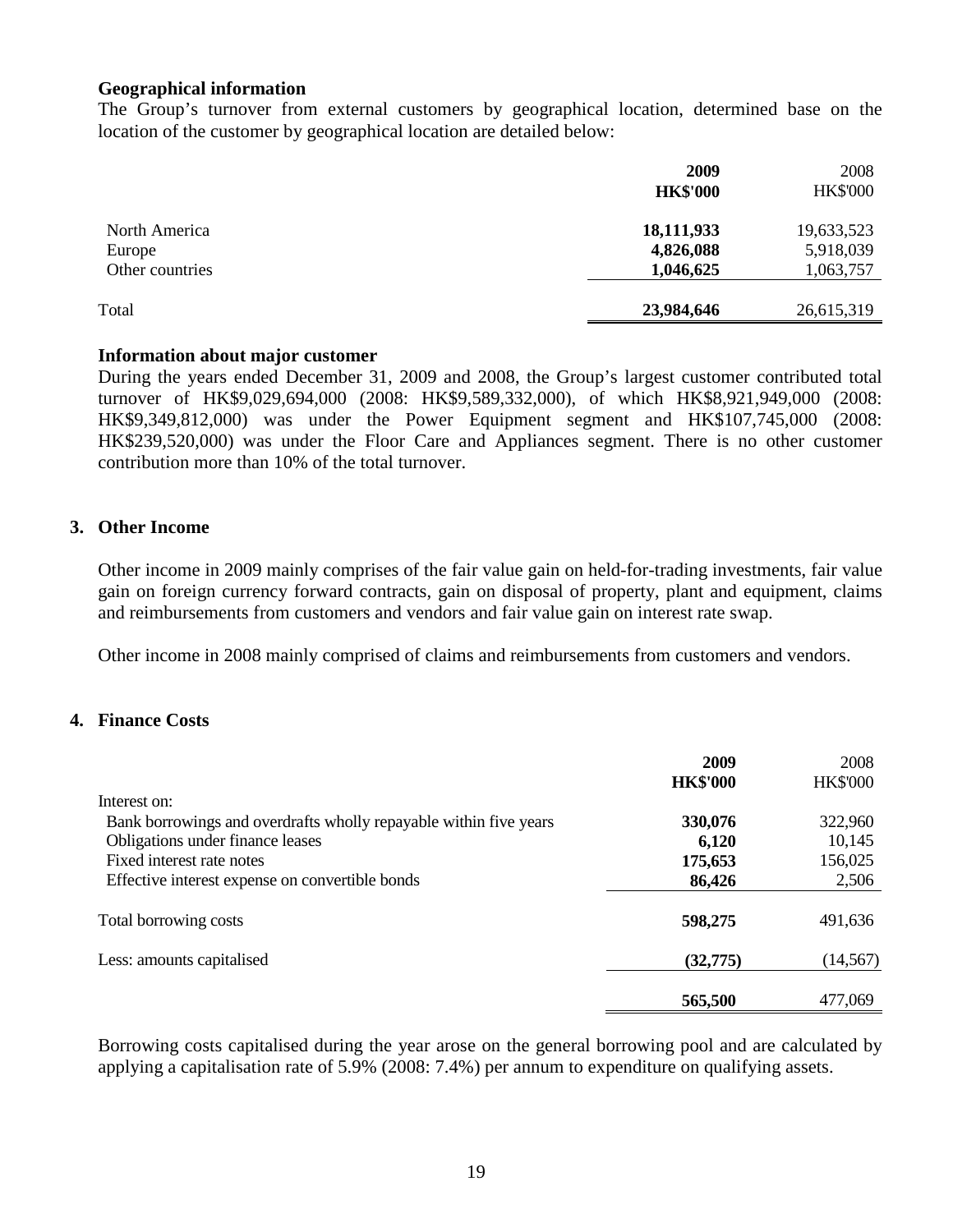### **5. Restructuring and Relocation Costs**

|                                                      | 2009<br><b>HK\$'000</b> | 2008<br><b>HK\$'000</b> |
|------------------------------------------------------|-------------------------|-------------------------|
| Restructuring costs                                  | -                       | 315,175                 |
| Relocation costs not through restructuring provision | ٠                       | 402,796                 |
|                                                      |                         |                         |
|                                                      |                         | 717,971                 |

Relocation costs in 2008 mainly represented expenses that did not qualify to be recognised as part of the restructuring provision but that still related to the Group's restructuring activities. These costs included: inventories written down, impairment of property, plant and equipment; and moving, set-up and transport costs.

### **6. Goodwill impairment**

During the year ended December 31, 2008, management of the Group recognised a goodwill impairment of HK\$78,000,000 to the Floor Care and Appliances Cash Generating Unit. No goodwill impairment has been recognised for the year ended December 31, 2009.

### **7. Taxation credit**

|                                          | 2009<br><b>HK\$'000</b> | 2008<br><b>HK\$'000</b> |
|------------------------------------------|-------------------------|-------------------------|
| The total tax credit (charge) comprises: |                         |                         |
| Hong Kong profits tax                    | (8,116)                 | (60, 213)               |
| Overseas tax                             | 53,218                  | 87,983                  |
| Deferred tax                             | 17,582                  | 12,401                  |
|                                          | 62,684                  | 40,171                  |

Hong Kong Profits Tax is calculated at 16.5% of the estimated assessable profits for the year.

Taxation arising in other jurisdictions is calculated at the rates prevailing in the relevant jurisdictions.

### **8. Profit for the Year**

|                                                         | 2009            | 2008            |
|---------------------------------------------------------|-----------------|-----------------|
|                                                         | <b>HK\$'000</b> | <b>HK\$'000</b> |
| Profit for the year has been arrived at after charging: |                 |                 |
| Depreciation of property, plant and equipment           | 534,953         | 526,697         |
| Amortisation of lease prepayments                       | 2,267           | 1,720           |
| Amortisation of intangible assets                       | 269,246         | 184,886         |
| Staff costs                                             | 2,763,093       | 2,699,780       |

Staff costs disclosed above do not include an amount of HK\$262,449,000 (2008: HK\$275,093,000) relating to research and development activities, which is included under research and development costs.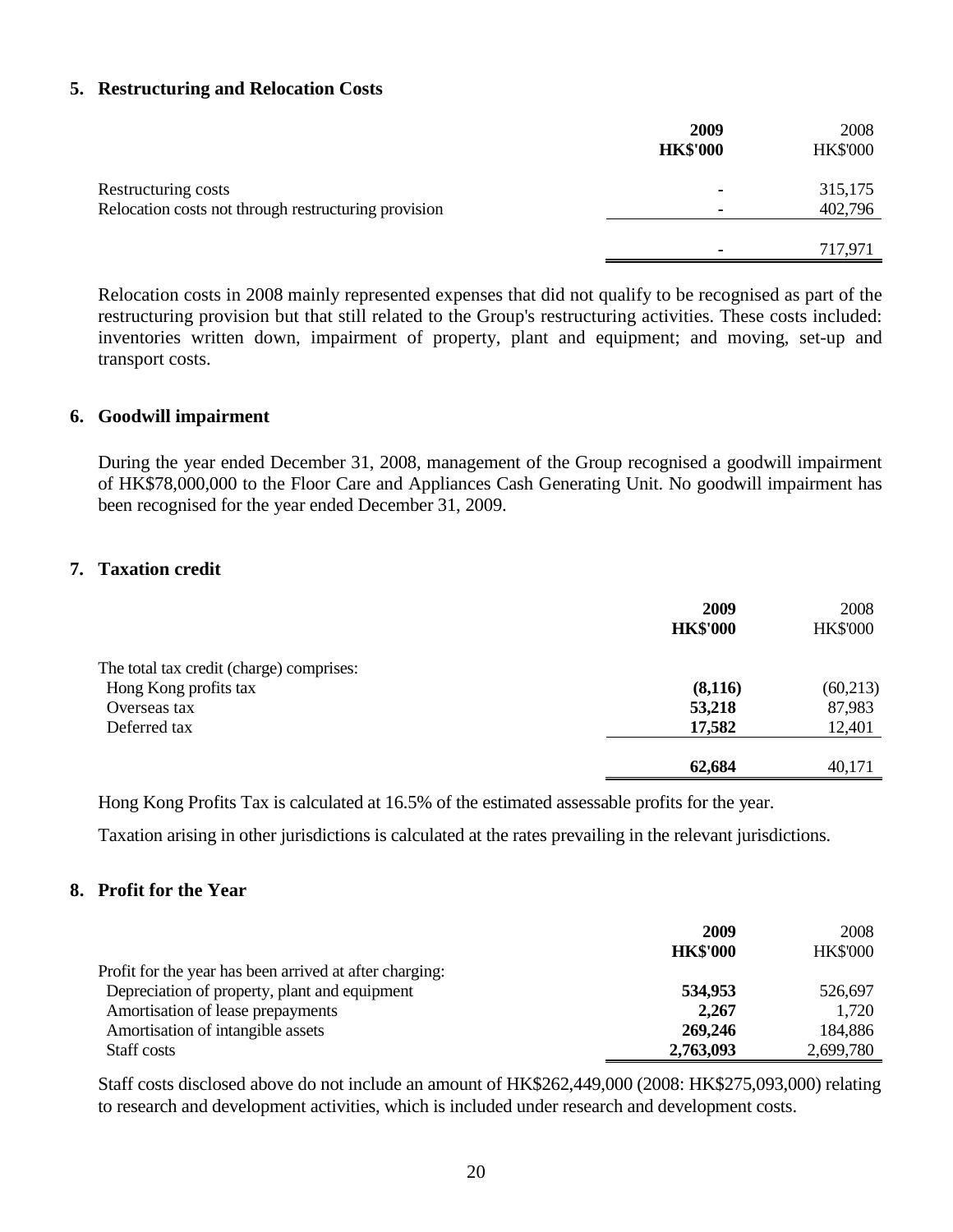### **9. Earnings per Share**

 The calculation of the basic and diluted earnings per share attributable to the ordinary equity holders of the parent is based on the following data:

|                                                                                                                                | 2009<br><b>HK\$'000</b> | 2008<br><b>HK\$'000</b> |
|--------------------------------------------------------------------------------------------------------------------------------|-------------------------|-------------------------|
| Earnings for the purpose of basic and diluted earnings per share:<br>Profit for the year attributable to Owners of the Company | 490,658                 | 174,807                 |
| Weighted average number of ordinary shares for the purpose of<br>basic earnings per share                                      | 1,539,717,905           | 1,501,252,152           |
| Effect of dilutive potential ordinary shares:<br>Share options<br><b>Warrants</b>                                              | 49,116<br>7,807,271     | 4,672                   |
| Weighted average number of ordinary shares for the purpose of<br>diluted earnings per share                                    | 1,547,574,292           | 1,501,256,824           |

 The computation of diluted earnings per share for the year ended December 31, 2009 and December 31, 2008 does not assume the conversion of the Company's convertible bonds since their exercise would result in an increase in earnings per share and does not assume the exercise of the Company's outstanding share options if the exercise price of those options is higher than the average market price for shares for both 2009 and 2008.

### **10. Additions of Property, Plant and Equipment**

 During the year, the Group spent approximately HK\$697 million (2008: HK\$719 million) on the acquisition of property, plant and equipment.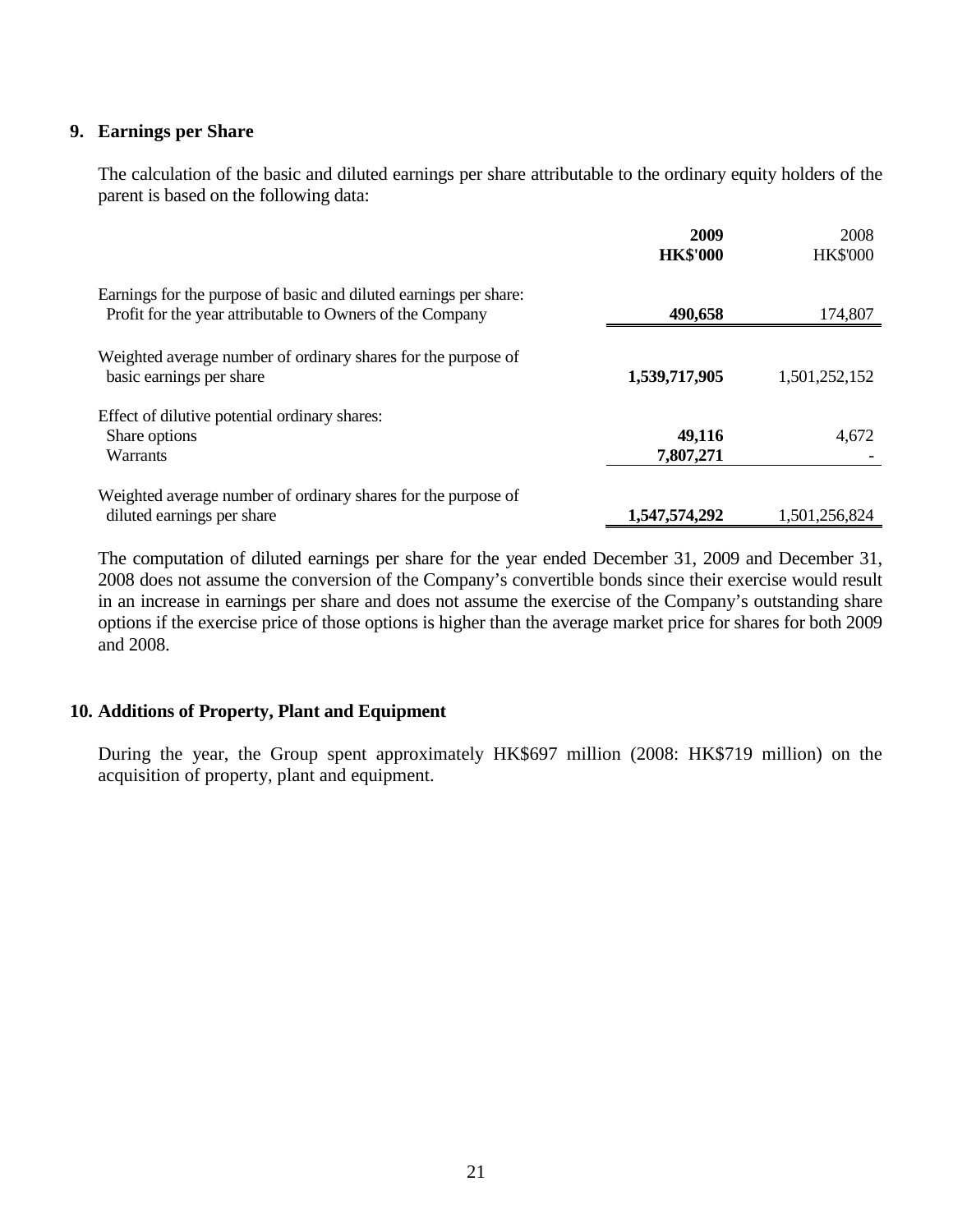## **11. Trade and Other Receivables**

The Group has a policy of allowing credit periods ranging from 60 days to 120 days. The aged analysis of trade receivables is as follows:

|                         | 2009            | 2008            |
|-------------------------|-----------------|-----------------|
|                         | <b>HK\$'000</b> | <b>HK\$'000</b> |
| $0$ to 60 days          | 3,791,142       | 2,652,165       |
| 61 to 120 days          | 176,348         | 353,212         |
| 121 days or above       | 138,383         | 299,582         |
| Total trade receivables | 4,105,873       | 3,304,959       |
| Other receivables       | 343,771         | 210,624         |
|                         | 4,449,644       | 3,515,583       |

### **12. Trade and Other Payables**

The aged analysis of trade payables presented based on the invoice date at the end of the reporting period is as follows:

|                      | 2009            | 2008      |
|----------------------|-----------------|-----------|
|                      | <b>HK\$'000</b> | HK\$'000  |
| 0 to 60 days         | 1,769,545       | 1,560,330 |
| 61 to 120 days       | 554,294         | 483,519   |
| 121 days or above    | 148,124         | 27,579    |
| Total trade payables | 2,471,963       | 2,071,428 |
| Other payables       | 1,384,872       | 1,706,365 |
|                      |                 |           |
|                      | 3,856,835       | 3,777,793 |

The average credit period on purchase of goods is 53 days. The Group has financial risk management policies in place to ensure that all payables are settled within the credit time frame.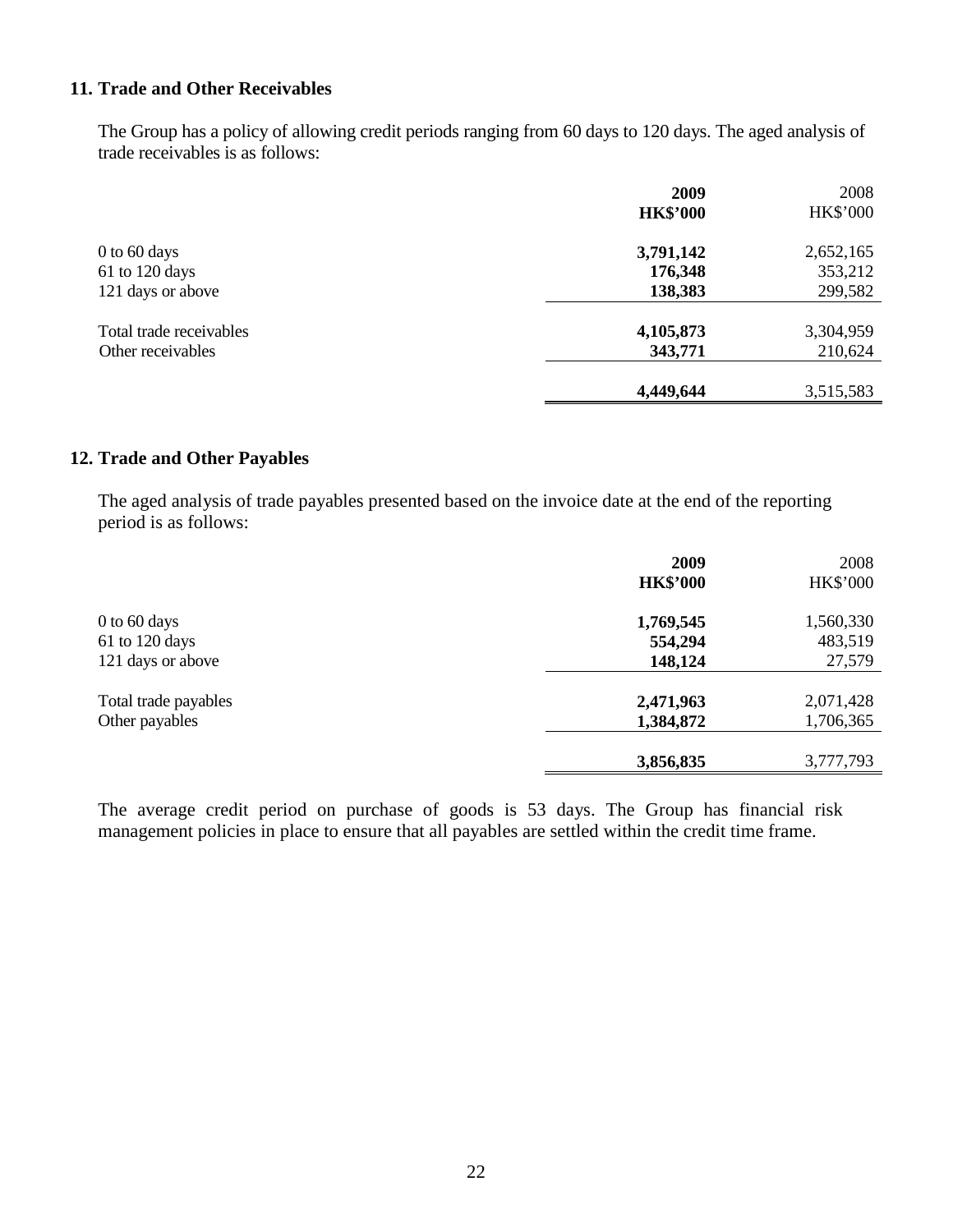### **13. Share Capital**

|                                      | 2009<br>Number of | 2008<br>Number of | 2009<br><b>HK\$'000</b> | 2008<br><b>HK\$'000</b> |
|--------------------------------------|-------------------|-------------------|-------------------------|-------------------------|
| Ordinary shares                      | shares            | shares            |                         |                         |
| Authorised:                          |                   |                   |                         |                         |
| Shares of HK\$0.10 each              | 2,400,000,000     | 2,400,000,000     | 24,000                  | 24,000                  |
| Issued and fully paid:               |                   |                   |                         |                         |
| At the beginning of the year         | 1,501,252,152     | 1,501,252,152     | 150,125                 | 150,125                 |
| Issue of shares by private placement | 90,000,000        |                   | 9,000                   |                         |
| At the end of the year               | 1,591,252,152     | 1,501,252,152     | 159,125                 | 150,125                 |

On August 10, 2009, 90,000,000 existing ordinary shares in the Company were placed at the price of HK\$6.73 per share (the "Placing Price") through a share placement arrangement ("Share Placement") and the Company subsequently issued 90,000,000 new ordinary shares ("New Shares"), with a view to enhance the capital base of the Company. The share placement was made to Sunning Inc., a company incorporated in the Cayman Islands with limited liability, whose shares are wholly owned by Mr. Horst Pudwill, the chairman of the Company. The Placing Price represented a discount of 1.0% of the closing price of HK\$6.8 per share in the Company as quoted on the Stock Exchange on August 7, 2009.

The New Shares represented 6% of the issued share capital of the Company prior to the Share Placement. The issue price of the New Shares was HK\$6.73 per share, which is equivalent to the "Placing Price". A net amount of HK\$590 million in aggregate, after deducting all related expenses of the Share Placement, was received. As such, the net price for New Shares was HK\$6.58.

It was considered that the placing and subscription would enhance the capital base of the Company. The net proceeds were used to reduce borrowings and to provide additional working capital for the Company. These New Shares were issued under the general mandate granted to the directors at the annual general meeting of the Company held on July 29, 2009 and rank pari passu with other shares in issue in all respects.

#### **14. Capital Commitments**

|                                                                                                 | 2009<br><b>HK\$'000</b> | 2008<br><b>HK\$'000</b> |
|-------------------------------------------------------------------------------------------------|-------------------------|-------------------------|
| Capital expenditure in respect of the purchase of<br>property, plant and equipment and licence: |                         |                         |
| Contracted for but not provided                                                                 | 68,744                  | 242,739                 |
| Authorised but not contracted for                                                               | 13,773                  | 16,076                  |